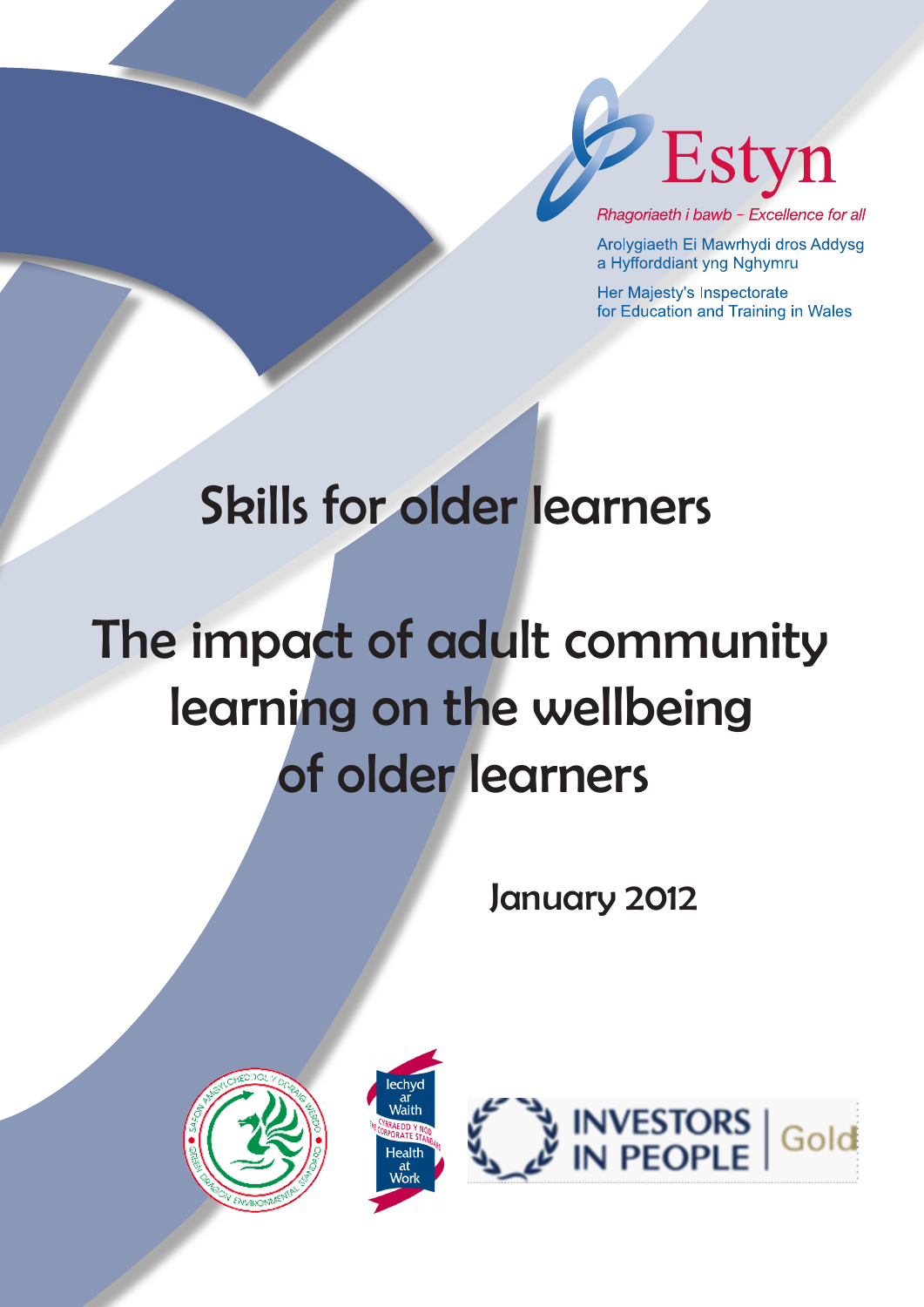#### **The purpose of Estyn is to inspect quality and standards in education and training in Wales. Estyn is responsible for inspecting:**

- $\lambda$  nursery schools and settings that are maintained by, or receive funding from, local authorities;
- $\lambda$  primary schools;
- $\triangle$  secondary schools;
- A special schools;
- $\lambda$  pupil referral units;
- ▲ independent schools;
- $\blacktriangle$  further education:
- $\lambda$  independent specialist colleges;
- $\lambda$  adult community learning;
- $\lambda$  local authority education services for children and young people;
- $\triangle$  teacher education and training;
- work-based learning;
- $\lambda$  careers companies; and
- $\lambda$  offender learning.

Estyn also:

- $\lambda$  provides advice on quality and standards in education and training in Wales to the National Assembly for Wales and others; and
- A makes public good practice based on inspection evidence.

Every possible care has been taken to ensure that the information in this document is accurate at the time of going to press. Any enquiries or comments regarding this document/publication should be addressed to:

Publication Section Estyn Anchor Court Keen Road **Cardiff** CF24 5JW or by email to publications@estyn.gsi.gov.uk

This and other Estyn publications are available on our website: www.estyn.gov.uk

**© Crown Copyright 2012: This report may be re-used free of charge in any format or medium provided that it is re-used accurately and not used in a misleading context. The material must be acknowledged as Crown copyright and the title of the document/publication specified.**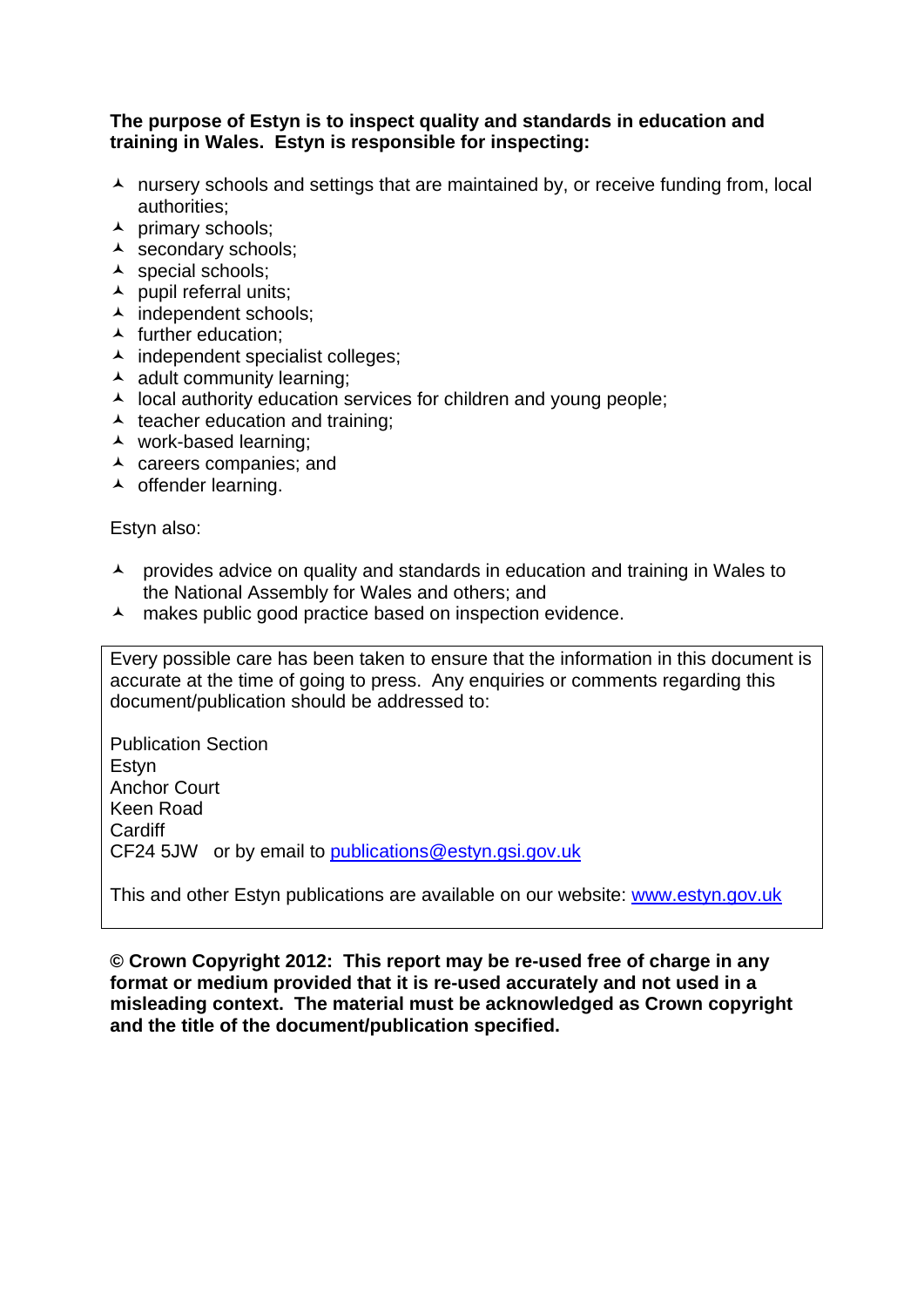| <b>Contents</b>                                                                | Page        |
|--------------------------------------------------------------------------------|-------------|
|                                                                                |             |
| <b>Summary</b>                                                                 | 1           |
| <b>Main findings</b>                                                           | $\mathbf 2$ |
| <b>Recommendations</b>                                                         | 4           |
| <b>Context</b>                                                                 | 5           |
| 1 Skills for employment and economic regeneration                              | 7           |
| 2 Skills for wellbeing                                                         | 8           |
| 3 Older learners' experience of adult community learning                       | 9           |
| Older learners' curriculum choices<br>4                                        | 14          |
| 5 Adult community learning partnerships and planning for community<br>learning | 18          |
| 6 Adult community learning and the Welsh Government                            | 20          |
| Appendix 1: Projects supporting older people's needs                           |             |
| Appendix 2: Evidence base                                                      |             |
| Appendix 3: Population summary for United Kingdom, 2010                        |             |
| Appendix 4: ACL partnerships in Wales                                          |             |
| Appendix 5: Careers Wales; adult contacts - older learners, 2008/2009          |             |
| <b>Appendix 6: Older People's Monitor</b>                                      |             |
| Appendix 7: Analysis of sample of ACL learner enrolments 2007-2010             |             |
| Appendix 8: Background to the Strategy for Older People in Wales               |             |
| Appendix 9: Community learning policy statement                                |             |
| Appendix 10: Summary of Older People's Co-ordinators' responses                |             |
| The remit author and survey team                                               |             |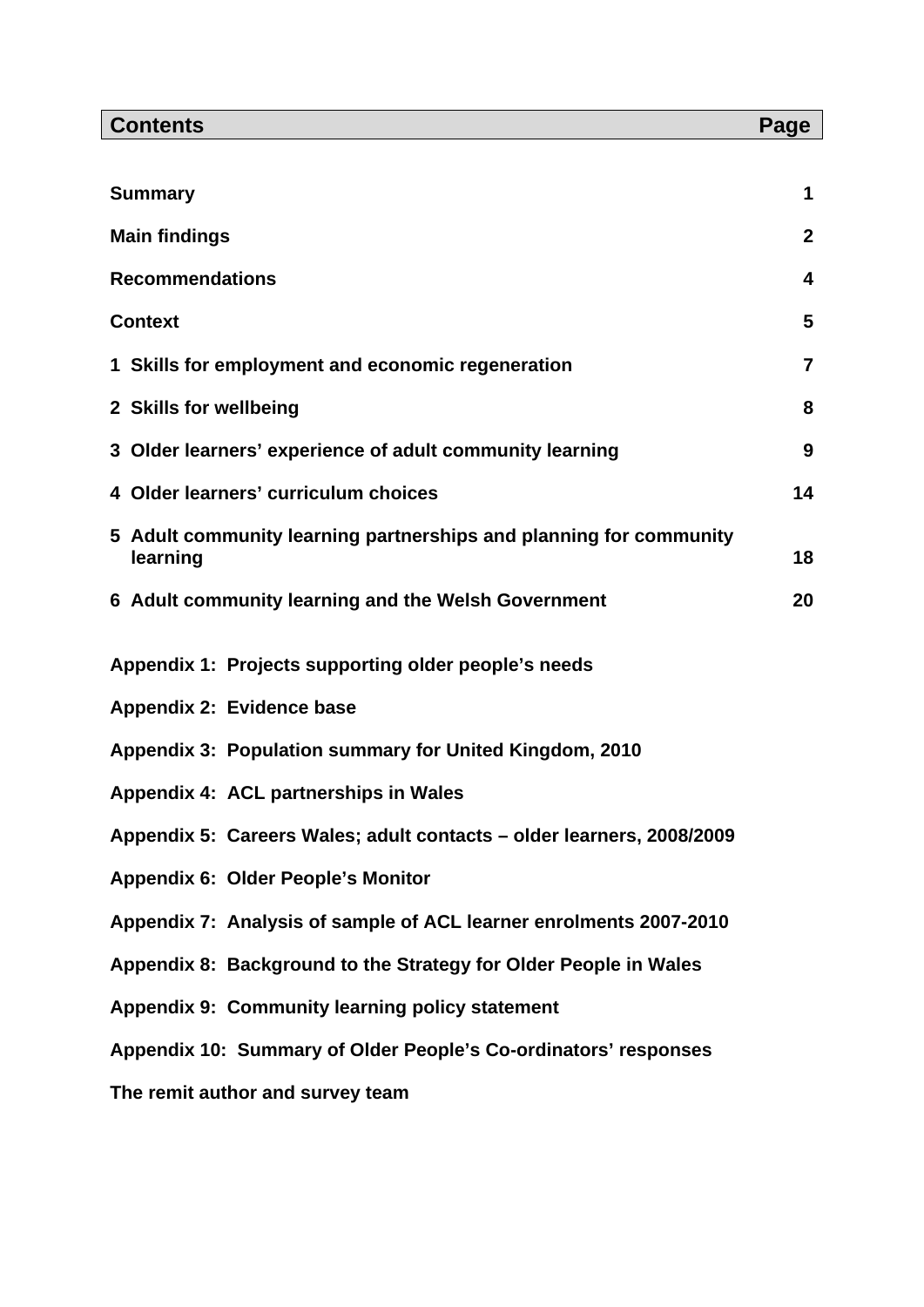# **Summary**

- 1 The Welsh Government gives good priority to older learners and works with 16 adult community learning (ACL) partnerships across Wales<sup>1</sup> to provide lifelong learning for older learners in the community. These partnerships are at their most effective when supporting learners between 50 and 65 years old who are not in employment or are in groups that do not access learning outside their communities. Many of these older people have developed their literacy, numeracy and information and communication technology (ICT) skills through community learning opportunities and this has improved their employability.
- 2 However, the current emphasis on skills for employment has resulted in gaps in the provision for other older learners, mainly those over 65 years old, who are retired, and some of whom are in isolated or vulnerable situations. These older learners do not have access to education and skills development opportunities that could contribute to their continued health and wellbeing in the next phase of their lives. The curriculum offered to these older learners, including those who can pay for courses, is inflexible, does not meet their needs adequately and does not promote lifelong learning. Enrolments in adult education fall dramatically in the over-70 age group.
- 3 The Department for Education and Skills (DfES)<sup>2</sup> and other Welsh Government departments do not currently do enough to join up the different elements of the Older People's strategy and the Delivering Community Learning<sup>3</sup> policy statement to improve provision and outcomes for all older people.
- 4 In a few cases there are good connections between the ACL partnerships and the local service boards. However, most local service boards do not make use of ACL partnerships experience to develop good responses to older people's needs.
- 5 Opportunities are also missed by the majority of ACL partnerships to develop strong links with the Older People's Co-ordinators (OPCs) across Wales. As a result, ACL partnerships do not always use the information and contacts of the OPCs to consider the needs of all older people.

.

<sup>1</sup> 1 Appendix 4 List of ACL partnerships in Wales

 $2$  The Welsh Government's Department for Children, Education, Lifelong Learning and Skills, recently renamed the Department for Education and Skills (DfES)<sup>3</sup> Welsh Government | Delivering community learning for Wales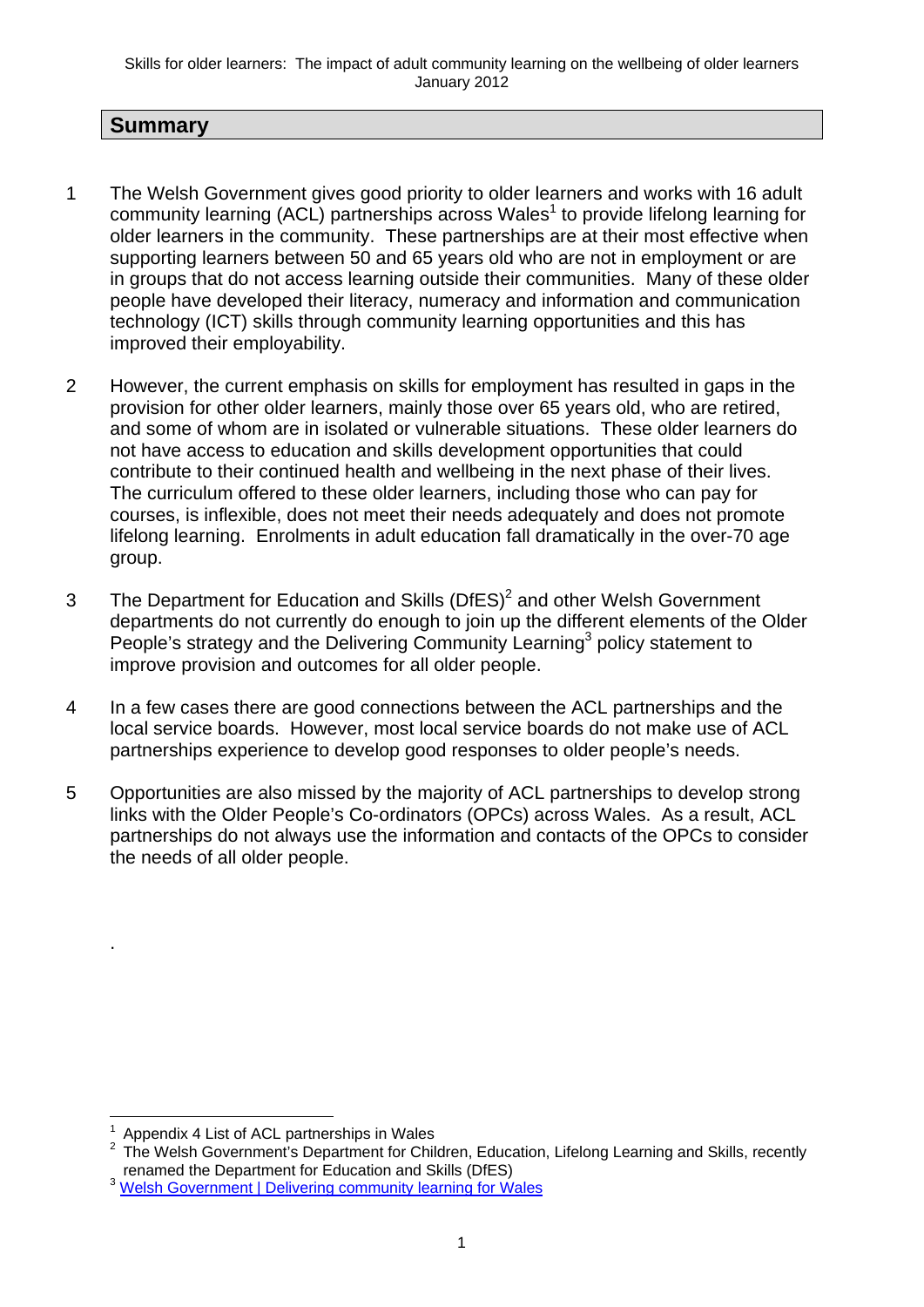# **Main findings**

- 6 The learning programmes for older people in Wales focus on improving qualifications and skills levels. These programmes do help many people to improve their job prospects and gain employment. There are a few examples where providers in the ACL partnerships work well to agree joint arrangements to offer good levels of support to learners who learn in local community and outreach centres.
- 7 Many older learners build their self-esteem and confidence through adult and community learning. Many of these learners progress to higher levels of learning. Many also widen their understanding of subjects that they have not previously studied. Others continue to contribute to family and community activities by using the skills they have learned.
- 8 Older learners who are still looking for employment and wish to improve their qualifications show enthusiasm and commitment when re-entering the world of learning. They are supported well by a few ACL partnerships where skilful and thoughtful approaches to planning focus on the needs of older learners. Even when support is generally good, not enough use is made of co-ordinated careers guidance services.
- 9 Once older people pass the age where they are seeking employment, their contact with local community programmes decreases rapidly. This is because the curriculum and subject areas on offer almost always revolve around the attainment of qualifications, which these much older learners do not want or need.
- 10 The analysis of trends emerging from a scrutiny of about 13,000 older learners' enrolment records shows that people past employment age still want to enrol on courses and classes that help them to remain well and healthy and to keep up with their interests. But enrolments drop dramatically in the over-70 age group.
- 11 Interviews with older people highlighted how loss of confidence and connections in the local community has a rapid negative impact on their wellbeing. Older people recognise that the stimulation that learning brings to their lives can help them to remain active and independent.
- 12 Many ACL partnerships do not plan well enough for the broad spectrum of older people's learning. They do not make enough use the funding available to offer a flexible curriculum that meets the needs and aspirations of older learners.
- 13 Departments in both the Welsh Government and local authorities do not have a clear strategy to meet the needs of the growing ageing population in Wales. They do not pool the resources aimed at older people in order to develop well-thought through plans for people in retirement.
- 14 The Welsh Government recognises that that there is strong quantitative evidence that participation in learning in later life reinforces people's independence and capacity to look after themselves, and can also slow the development of dementia, thereby delaying the need for expensive residential care. However, links are not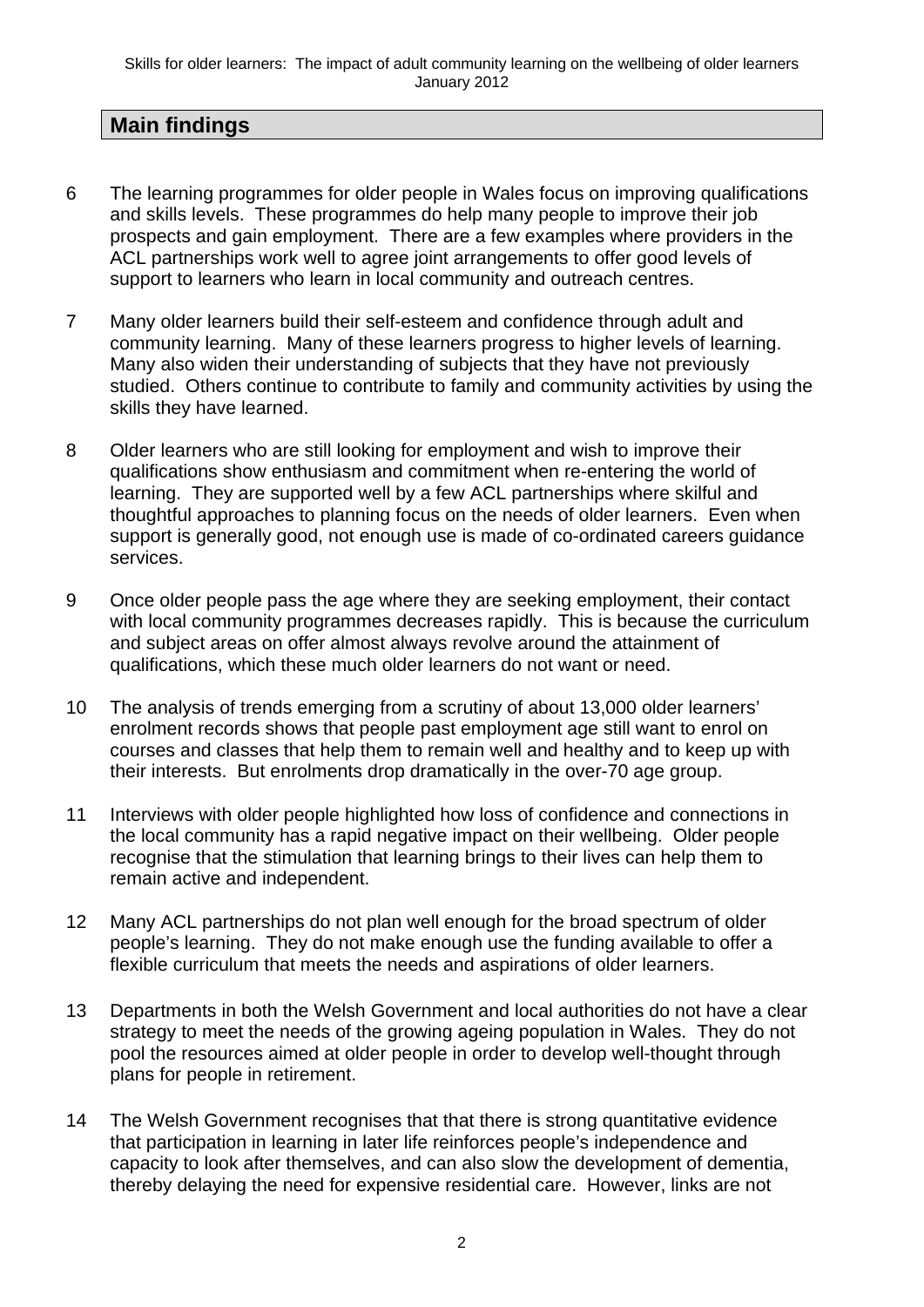made well enough between education, health and social services to support wellbeing into old age. There are also strong humanitarian grounds for making available provision for older people that will support the United Nations Principles for Older People, which is that the state should support their independence, participation, care, self-fulfilment and dignity.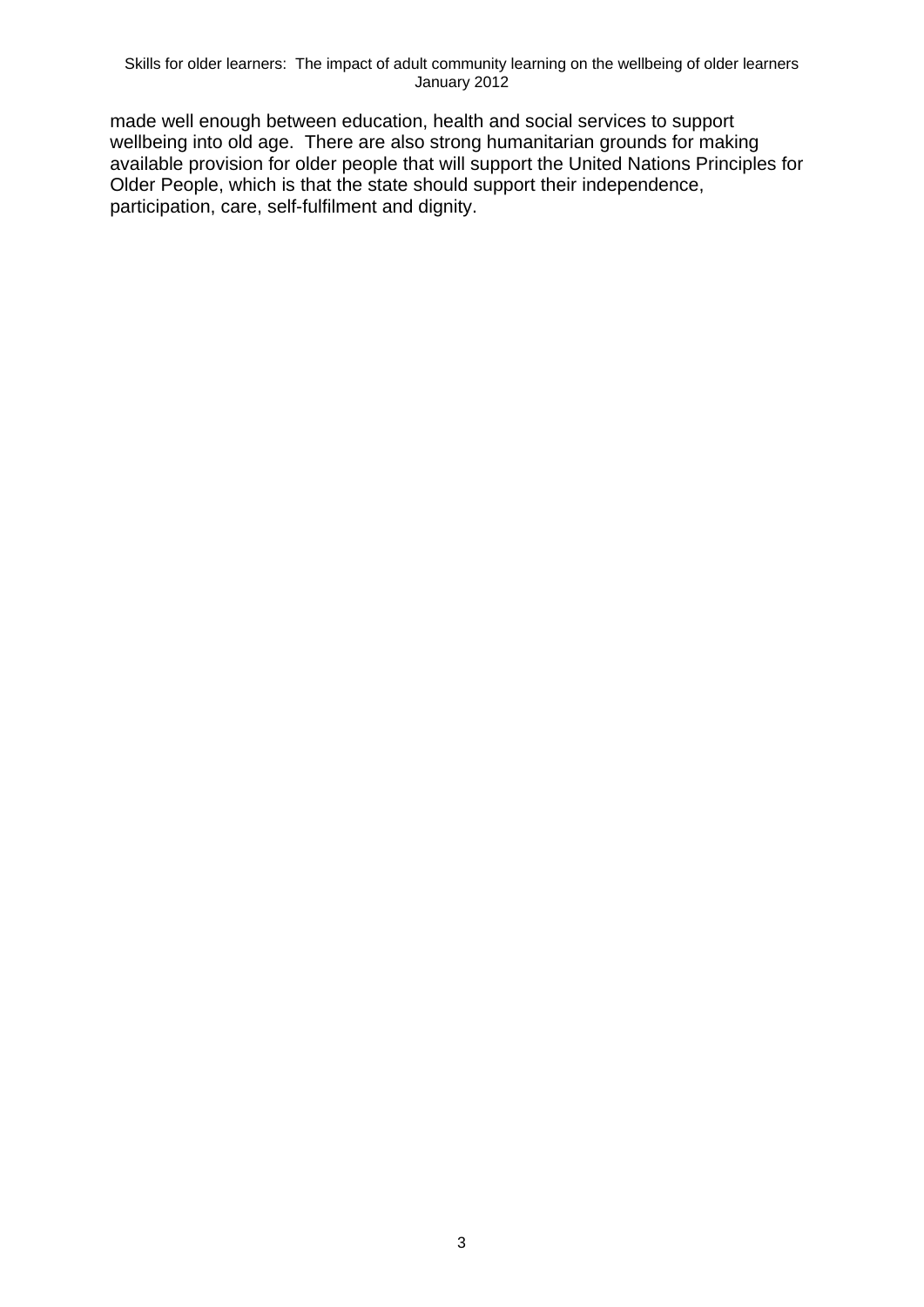#### **Recommendations**

#### **The Welsh Government should:**

- R1 monitor the implementation of the delivering community learning policy to improve joint working across the departments, directorates and branches responsible for older people; and
- R2 gather data about learning opportunities in the Older People's Monitor, so that it monitors wellbeing through learning as well as access to employment.

#### **The Department for Education and Skills should:**

- R3 work with other Welsh Government departments to pool all budgets aimed at supporting older people's lifelong learning and wellbeing;
- R4 agree performance indicators or outcome measures for ACL partnerships to monitor their work with older people in supporting independent living; and
- R5 encourage and support ACL partnerships to support older people to organise and manage their own learning.

#### **ACL partnerships should:**

R6 increase flexibility in delivery methods, curriculum choice, session length and methods of assessment for older people, especially those over the age of 70.

#### **Local authorities should:**

R7 make sure that local service boards improve their use of the ACL partnership expertise in delivering lifelong learning and joined-up services for older people.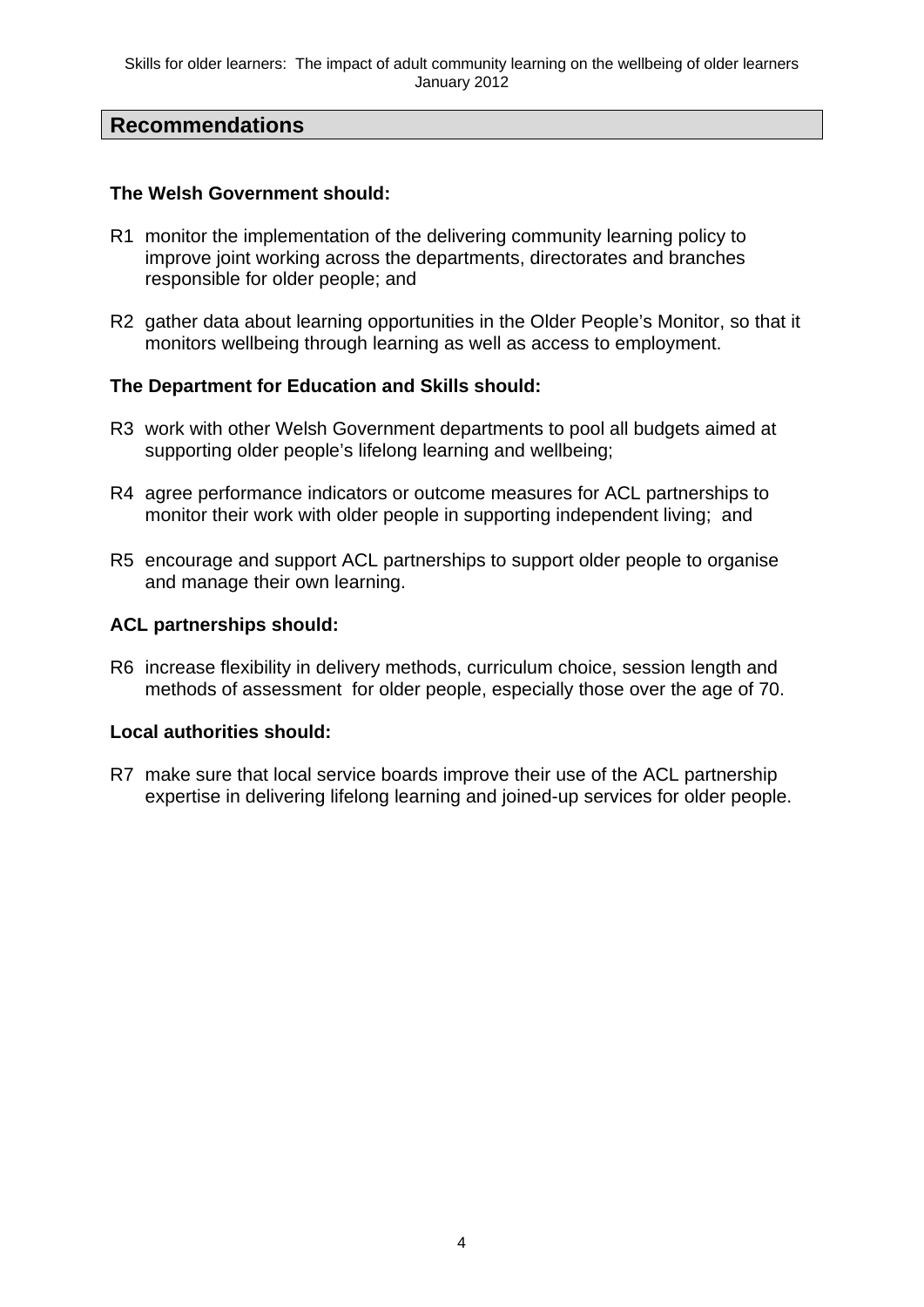# **Context**

#### **Population of older people in Wales**

- 15 Wales has an ageing population. Approximately 38% of the total population of Wales is over the age of 50. This is higher than in other United Kingdom countries<sup>4</sup>. However, the distribution of older people across Wales varies. About half of the local authority areas have above average numbers of older people, with areas that are popular with retired people such as Carmarthenshire, Ceredigion and Anglesey having the highest percentages of older people making up their populations.
- 16 The size of the population over 50 is expected to increase. In 1948, 40% of people died before pensionable age, but by 1996 this reduced to 7%. The projected figure for older people over the age of 85 in 2034 is 2.5 times larger than in 2009.
- 17 Wales has a growing necessity to consider the needs of older citizens. The National Statistics Office for Wales<sup>5</sup> has issued these summaries about older people.
	- One in three people over the age of 65 lives on their own and for people over 85 it is nearly one in two.
	- Projections indicate that the 2011 Census will show 19% of people as being over 65.
	- The proportion of people who are over the age of 80 is slightly higher than the UK or EU average, and is at least one percentage point higher than over half of all EU countries. (Only Sweden and Italy have a higher proportion.)
- 18 In addition, those:

1

- aged over 60 are more likely to use in-patient hospital services;
- over 70s are twice as likely to use them as the under 60s;
- the number of people over the age of 50 treated in hospital has risen by a third over the past ten years; and
- people aged over 75 are twice as likely to use social services day care and three times as likely to use homecare or meals-on-wheels compared with people aged 65 to 75.

#### **Delivering Community Learning**

- 19 The Welsh Government launched the Delivering Community Learning policy in November 2010. The policy statement sets out a range of priority groups for adult community learning to which a minimum of 80% of the total funding allocated to local authorities and further education institutions for ACL provision should be devoted:
	- anyone aged 16 and above accessing an ACL basic skills and/or ESOL programme, including contextualised basic skills and citizenship courses;

<sup>4</sup> Appendix 3 Population summary for United Kingdom

<sup>5</sup> Statistical summary for Older People in Wales 2008 http://wales.gov.uk/cisd/publications/statspubs/focusolder2008/en.pdf?lang=en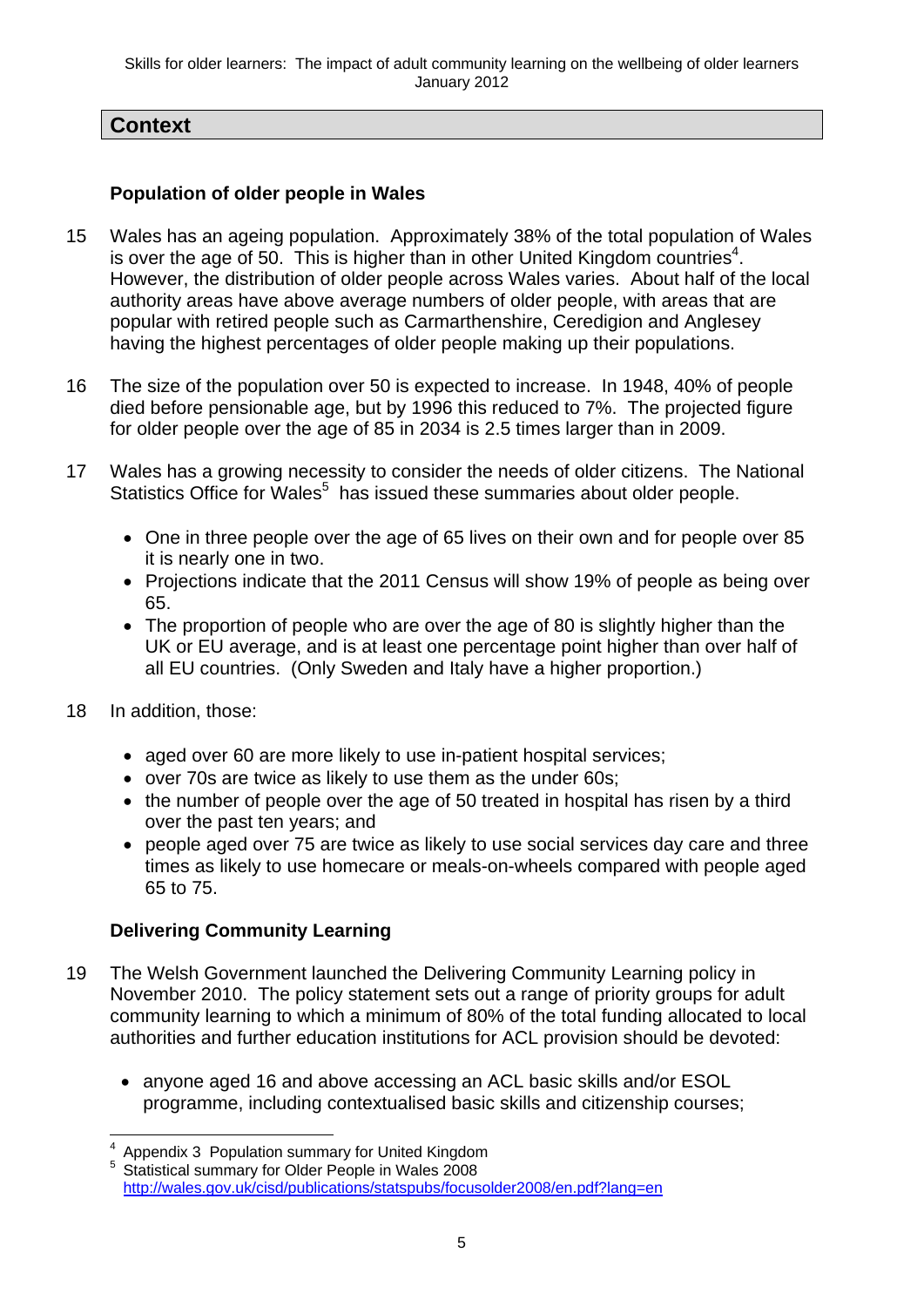- those who are not currently in education, training or employment and are in receipt of state benefits or support (excluding state retirement pension); or
- those aged 50 plus who are not in full-time employment.
- 20 The policy statement recognises the contribution that adult community learning has for the wellbeing of older learners. It notes that ACL contributes to the delivery of a number of Welsh Government policies and strategies that aim to strengthen and enhance the social resources of local communities. As well as the economic agenda, ACL impacts on social inclusion, health and wellbeing, community regeneration, the eradication of child poverty and the older people's strategy.
- 21 In the policy statement the Welsh Assembly Government also "recognises that there is strong quantitative evidence that participation in learning in later life reinforces people's independence and capacity to look after themselves, and can also slow the development of dementia, thereby delaying the need for expensive residential care. Learning in later life makes a key contribution to the Welsh Assembly Government's Strategy for Older People. It contributes to ageing actively, can support the provision of effective care and extend the working lives of those who wish to remain in employment."
- 22 Continuing to learn new skills and maintaining knowledge is an important factor in supporting older people's wellbeing. The National institute of Adult Continuing Education (NIACE) published the findings from the Inquiry into the future of lifelong learning<sup>6</sup> in 2009. The inquiry report highlights the need to develop a framework for all-age learning. It emphasises the need for education programmes to reflect the change in population balance. The report identifies the growing need for learning for life beyond work with many people living 20, 30 and in some cases 40 years past retirement age.

<sup>1</sup>  $6$  Learning through life: Inquiry into the Future of Lifelong Learning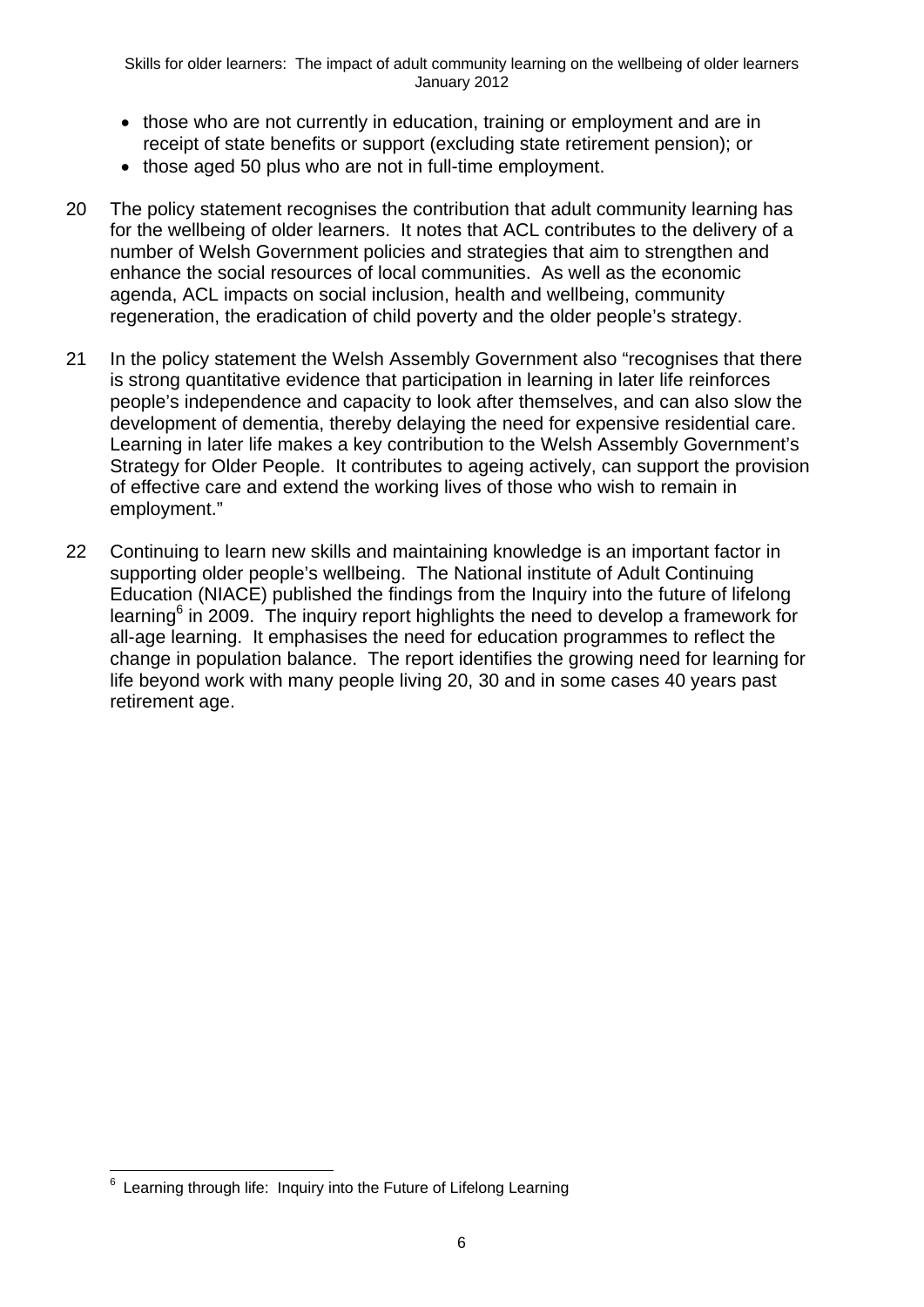## **1 Skills for employment and economic regeneration**

- 23 All adult community learning (ACL) partnerships<sup>7</sup> have developed ways to support older learners to practise and develop employability skills. For example, six partnerships in south-east Wales have made good use of European funds to develop a project to support learners back into work. The Bridges to Work $^8$  programme works well with those who lack confidence and longer-term unemployed people to develop their employability skills. The six partnerships support each other well and have recruited over 13,000 ACL learners, around 20% of whom are over 50 and under 65.
- 24 All partnerships offer ways for adult learners to increase their literacy and numeracy skills. Where these are most successful, adults can access learning sessions that help them to improve these skills quickly alongside other skills related to their interests, for example in information technology (IT) or family history.
- 25 In addition, the Welsh Government has offered other programmes, such as the ReAct<sup>9</sup> and ProAct programmes, that have reached out to older people. A significant percentage, 23%, of those involved with the ProAct project were over 50. In the ReAct project, about 22% of those involved were over the age of 50. As a result of the ReAct programme, 2,697 learners attained new qualifications. The majority of these qualifications were National Vocational Qualifications (NVQs) at levels 2 and 3.
- 26 However, the ReAct and ProAct programmes do not involve ACL partnerships and use direct contacts with employers and careers services to recruit adult learners. As a result, these programmes miss opportunities to use the knowledge and experience of ACL partnerships to reach out to and deliver learning to a wider number of adults.
- 27 During inspections, Estyn has found that, in a minority of ACL partnerships, too few adult community learners use the independent careers advice available from Careers Wales. Figures from Careers Wales show that adult learners are under-represented in the numbers of people who use careers quidance overall.<sup>10</sup> Only 17% those using Careers Wales information and guidance sessions are aged 50 and over.
- 28 Chances are missed to 'join up' services for older learners to offer them the best opportunities to continue to learn.

<sup>1</sup> 7 Appendix 4 Adult Community Learning Partnerships

<sup>8</sup> Bridges into Work is a European funded programme that aims to increase employment and tackle economic inactivity.

ReAct programme – supports workers facing redundancy to gain new skills and ProAct helps employers to retain staff and improve their skills.

 $10$  Appendix 5 Older learners and Careers Wales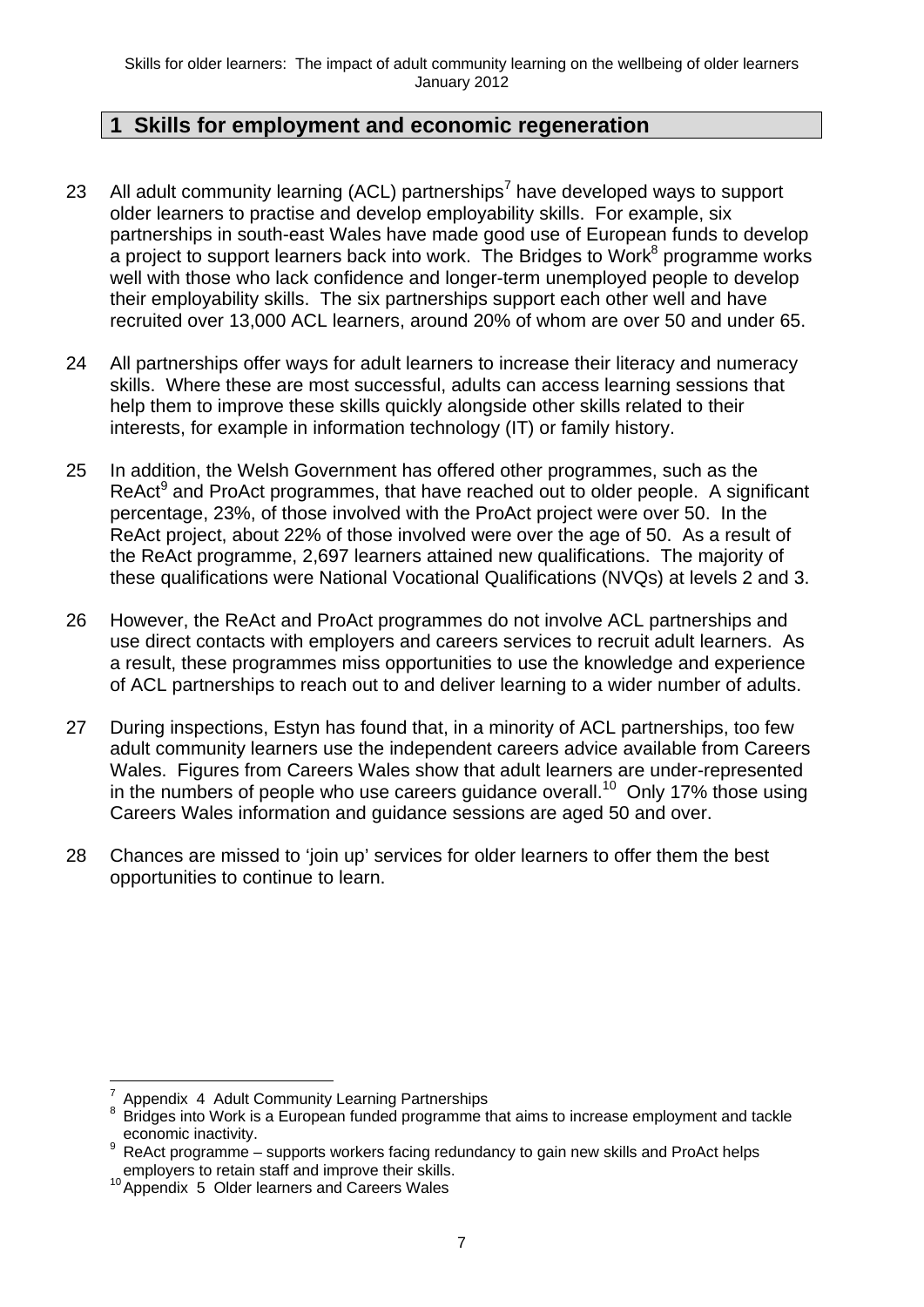# **2 Skills for wellbeing**

- 29 The Strategy for Older People in Wales<sup>11</sup> underlines the important place that learning has to help older learners stay independent, be able to continue participating in their community and to maintain their levels of wellbeing. Opportunities to maintain skills and acquire new skills for wellbeing are important in a civilised society. However, the Older People's Monitor<sup>12</sup> does not consider carefully enough the impact of lifelong learning on older people. It only monitors access to employment and does not consider access to learning in old age.
- 30 In the later phase of their lives, older people face a number of challenges. Nowadays, family members are more likely to disperse and older people are not able to rely on them for day-to-day encouragement to remain fit and active. Their general mobility often becomes limited. Many older people in Wales also face financial challenges and cannot pay for participation in community activities. These factors can result in many older learners losing the confidence to leave their homes and their isolation is increased.
- 31 Older people need access to local learning programmes, that will equip them for later life. They need opportunities to maintain and develop their skills in keeping fit, preventing or dealing with mental health problems, keeping up to date with technology and current affairs, staying safe, volunteering, and in some cases helping grandchildren to learn.
- 32 There are many social and economic benefits in maintaining and developing these lifelong learning skills in older people. Continuing to learn and keep an active mind can lead to less expensive health and social care interventions. Continuing to learn can also lead to increased numbers of older people who can remain independent, self-fulfilled and involved with their local communities longer. The current arrangements for older learners, especially those no longer seeking employment, who are isolated or vulnerable, can mean that these older learners do not continue to learn after retirement and into old age.
- 33 The funding of adult learning has been traditionally based on learner outcomes. There has been an expectation that most older learners will attain a qualification or credit certificate when they enrol on ACL provision. It has often been difficult for providers to make available the kinds of learning opportunities older learners need when both they and the learners have to concentrate on the attainment of qualifications that they do not need.
- 34 Whilst a majority of older learners value the opportunity to receive certificates for the successful completion of courses, many older learners remember negative learning experiences in the past and see accreditation as a barrier to learning and unnecessary since they do not need or plan to use these qualifications. Providers and funders have yet to develop effective ways of acknowledging and measuring progress in wellbeing and the other skills that older learners value.

<sup>1</sup> <sup>11</sup> Appendix 8 The Strategy for Older People in Wales 2008-2013<br><sup>12</sup> Appendix 6 Older People's Monitor

http://wales.gov.uk/topics/olderpeople/research/wellbeingmonitor2009/?lang=en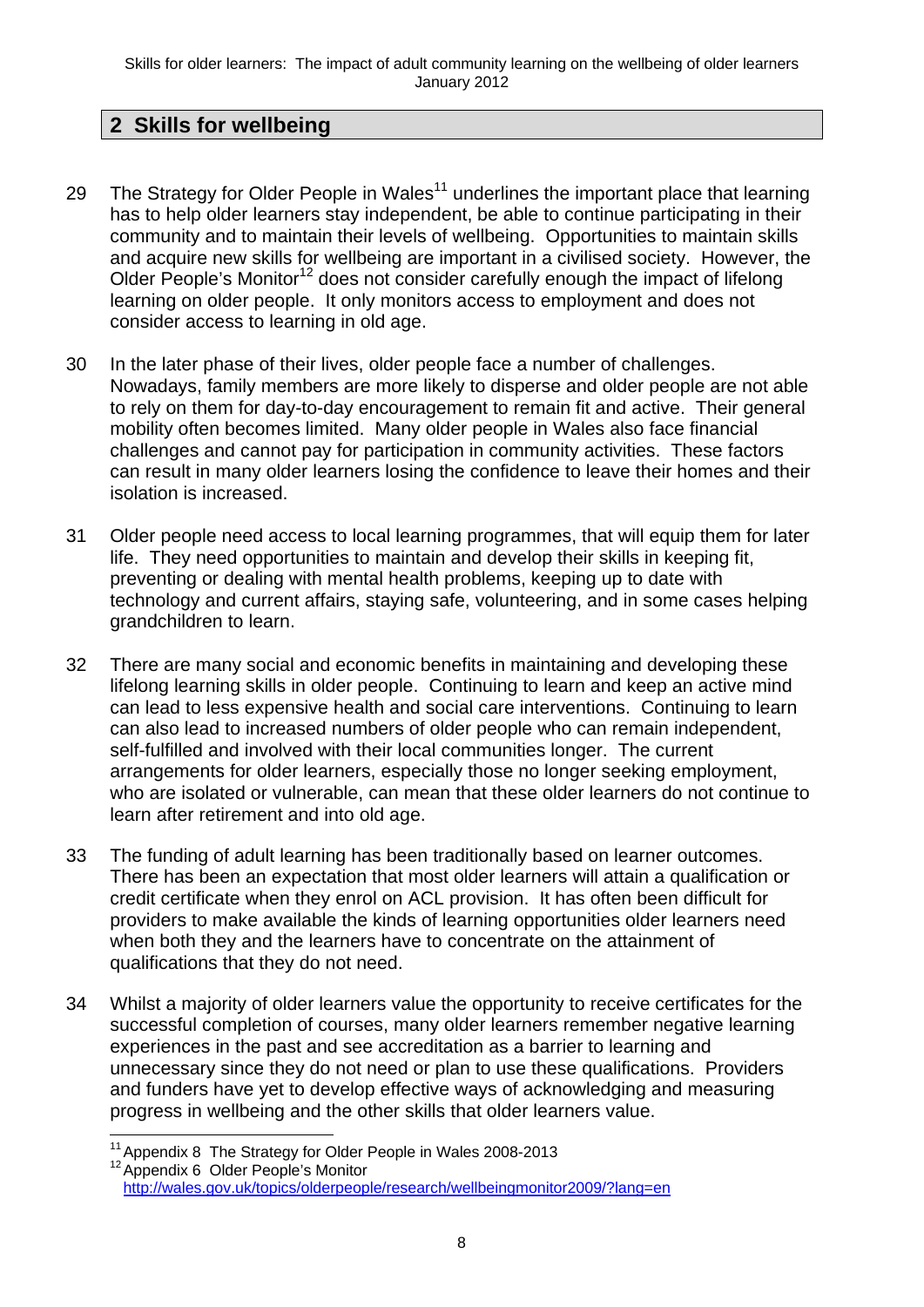# **3 Older learners' experience of adult community learning**

- 35 Estyn reviewed sample data from approximately 13,800 learners aged 50 and from four different ACL partnership providers that reflects the learning choices of older learners over a period of three years between 2007 and 2010.
- 36 Around 50% of learners aged between 50 and 65 use their local community learning provision to improve their employability skills and knowledge. These learners follow courses in IT, basic skills, Access to Higher Education, business skills, and communication.
- 37 Often, older learners are expected to complete a full qualification because of the funding this attracts for the institution delivering the course even though this may not be what learners need. They often need additional and updating of skills but do not need to start at the beginning of a qualification. When they are required to study a course in its entirety, it often means that they have to repeat work unnecessarily. This repetition means that the funding and time being spent are not being used to best advantage. Few institutions accredit prior learning.
- 38 From the review of the data<sup>13</sup>, it is clear that many learners continue to learn up to the age of 70. However, after the age of 70, learner enrolments dip dramatically. The 50-69 age groups represent 67% of the cohort. However, those who are over 70 represent only 33% of learners. This gives cause for concern because it raises questions about the equality of access to learning opportunities. It is likely that all older people do not have access to lifelong learning in line with the Strategy for Older People in Wales.

| Percentage   | 50-54 | 55-59          | 60-64 | 65-69 | 70-74 | 75-79   | 80-84 | 85-89 | $90+$ | All Ages |
|--------------|-------|----------------|-------|-------|-------|---------|-------|-------|-------|----------|
| Male         | 3.6%  | 3.2%           | 6.2%  | 6.2%  | 4.0%  | 3.7%    | 3.0%  | 0.3%  | 0.1%  | 30.2%    |
| Female       | 10.8% | $.1\%$<br>11.1 | 12.8% | 12.8% | 12.5% | $7.0\%$ | .5%   | 1%    | 0.2%  | 69.8%    |
| Total Cohort | .984  | .966           | 2.610 | 2,615 | 2.259 | .467    | 620   | 188   | 41    | 13,750   |

- 39 Currently, many learning opportunities concentrate on the requirements of younger learners and their need for initial qualifications. This means that the delivery and style of learning do not always match older learners' needs well. For example, the timing of courses and the lack of accreditation of prior learning mean that older learners do not always attain their learning goals quickly and effectively.
- 40 Estyn asked the Older People's Co-ordinator<sup>14</sup> (OPC) in each local authority to complete a questionnaire using their local knowledge of older people. Each co-ordinator gave their views and experience of older people with regard to attitudes towards and delivery of education for older people in their area.
- 41 All Older People's Co-ordinators completed a questionnaire for this report and the main features of their experience of working with older people in Wales are that most older people want to continue to learn. They also report that older people face a

<sup>&</sup>lt;u>.</u>  $13$  Appendix 7 Analysis of sample of ACL learners enrolments 2007-2010

<sup>&</sup>lt;sup>14</sup> Each local authority area has an Older People's Co-ordinator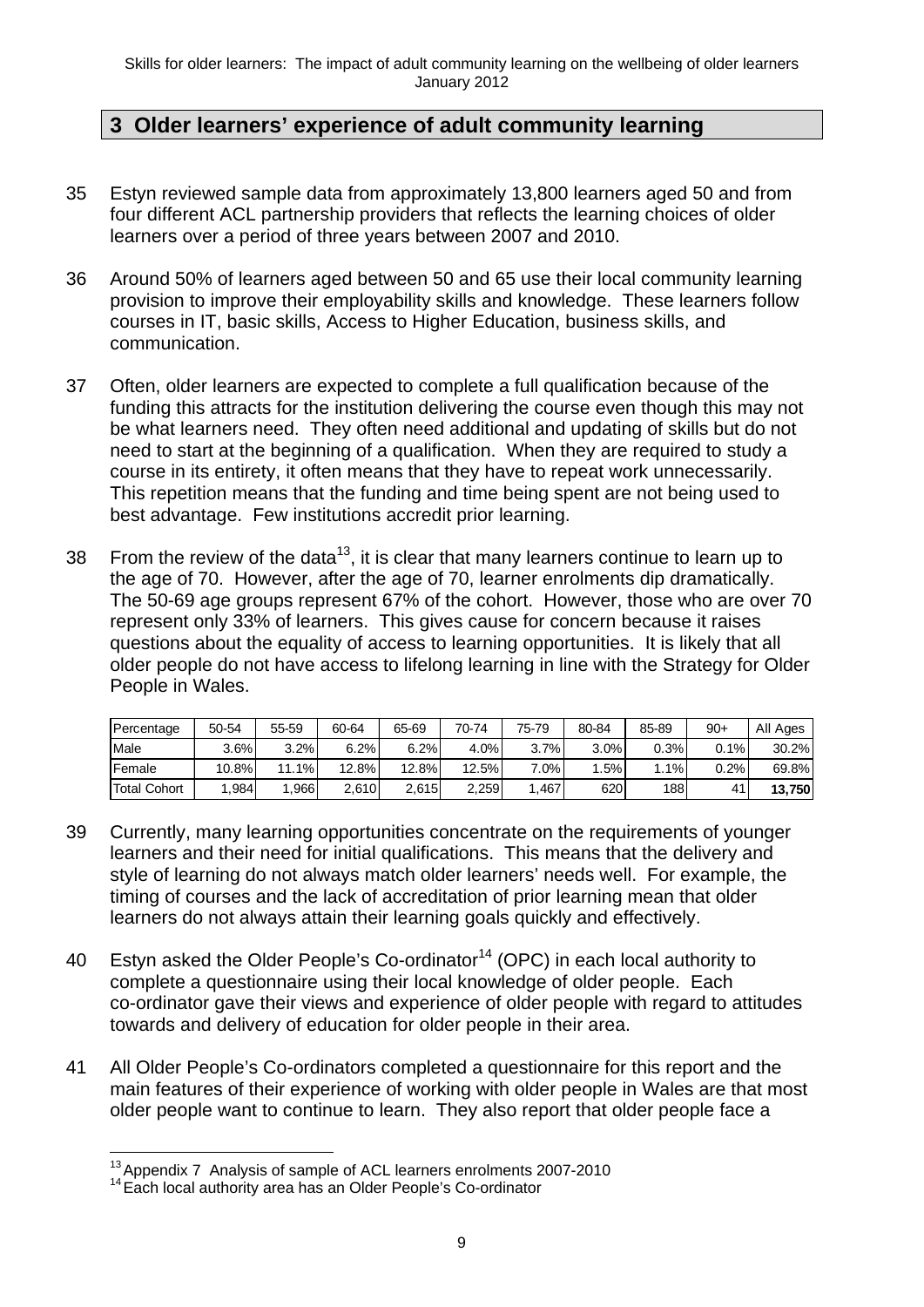Skills for older learners: The impact of adult community learning on the wellbeing of older learners January 2012

range of barriers in continuing to learn. These include:

- cost of attending courses;
- availability of transport;
- older people believing that they are too old to learn;
- lack of ambition on their behalf from professionals;
- family responsibilities impacting on older people's opportunities;
- accredited learning creating a barrier for many older people;
- knowing where, how and when learning is available;
- lack of confidence: and
- older person's issues/perceptions about personal appearance or present fitness to be able to take part in physical activity.
- 42 Older People's Co-ordinators also describe programmes developed for older learners in their areas.<sup>15</sup> In many ACL partnerships there are examples of older people's groups being encouraged to be self-supporting. This has happened mostly in art and craft, other creative activities and local history. For example: a group of eight female learners, all 65+ who engage in craft and poetry sessions, have formed into a club in one local community learning centre. This model of self-support is one way to encourage participation and self-fulfilment as long as the learners have the skills to maintain the running of the club.
- 43 The frequency of contact that Older People's Co-ordinators have with the ACL partnerships across Wales is variable. Some have contact at regular intervals but others have no regular contact or none at all.
- 44 Older People's Co-ordinators do not have ways to promote a range of learning options for older people and, although there are some funded projects, many of the projects are short-term or not co-ordinated well. One example is the Click programme advertised by the BBC, which encouraged older people to make more use of the internet and ITC. It was not as successful as it might have been because not all ACL partnerships were made aware of its timing and therefore were not able to plan well to support these older learners to continue to practise and develop confidence in the skills they have already learnt.
- 45 Estyn undertook a number of interviews with older learners currently participating in adult community learning sessions in five ACL partnership areas across Wales. Estyn asked learners in Bridgend, Swansea, Neath Port Talbot, Gwynedd and Anglesey about their experience of learning in their local communities. We asked each older learner to talk about the successful outcomes of their learning experience. All learners valued the opportunity to learn new skills and to increase their knowledge.
- 46 These learning experiences included those provided by the ACL partnerships and ones developed by the Older People's Co-ordinators. In the survey we were interested to know what older learners believe are the major outcomes from their learning experience, in relation not only to the curriculum area studied, but also the values highlighted in the United Nation's principles for Older Persons, which are:

<sup>1</sup> 15 See Appendix 10 Summary of Older People's Co-ordinators' responses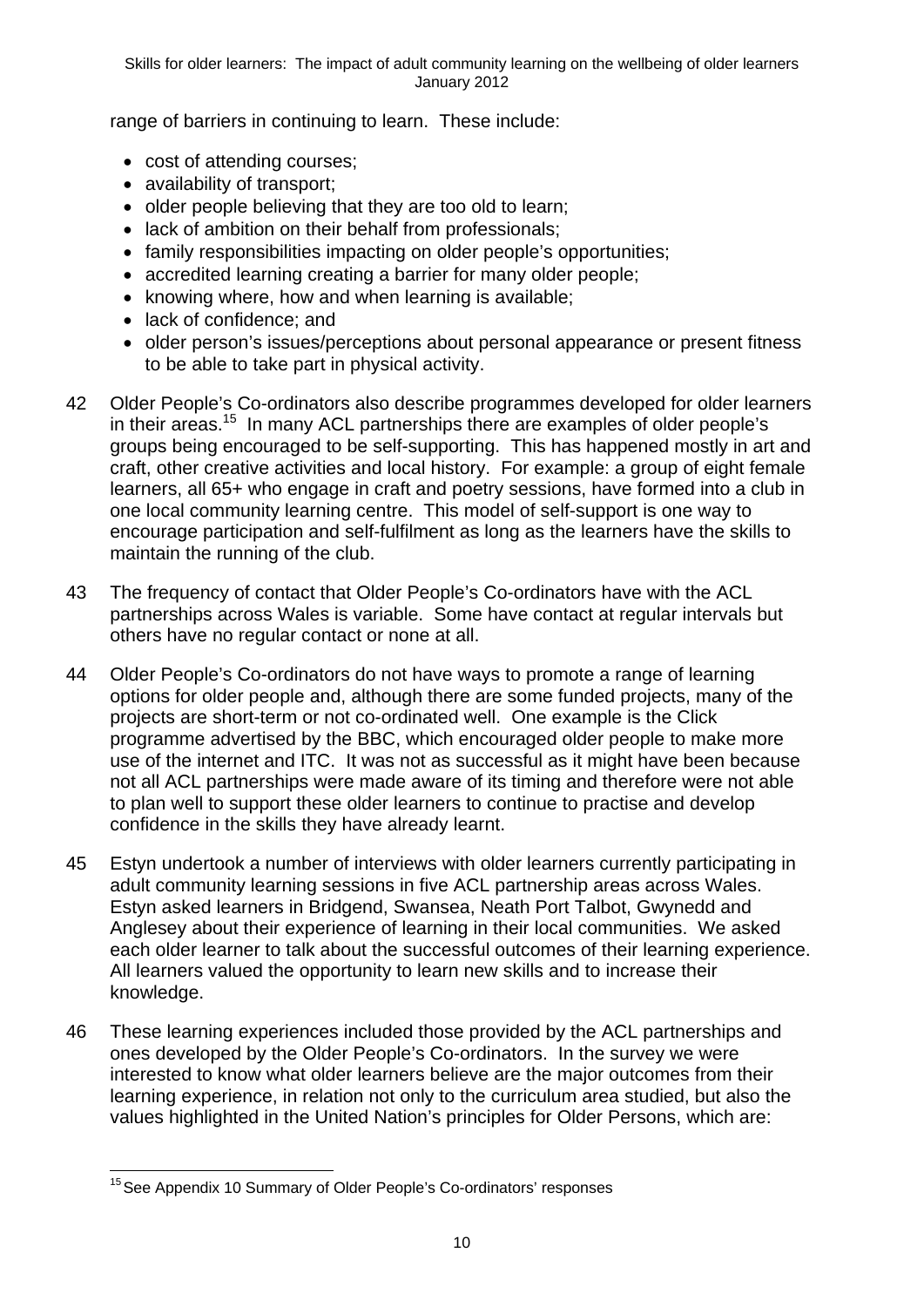Skills for older learners: The impact of adult community learning on the wellbeing of older learners January 2012

- independence;
- participation;
- care:
- self-fulfilment; and
- dianity.
- 47 Estyn also interviewed approximately 125 older learners about their own assessment of the gains learning brought them. We asked learners to identify their own success factors from their learning experiences.

| Older learners' self-assessment of the outcome of their learning experience  |      |  |  |  |  |  |  |
|------------------------------------------------------------------------------|------|--|--|--|--|--|--|
| improved their social contacts                                               | 100% |  |  |  |  |  |  |
| improved health benefits from attending sessions                             | 94%  |  |  |  |  |  |  |
| improved their confidence and self-esteem                                    | 77%  |  |  |  |  |  |  |
| improved their community involvement and volunteering                        | 57%  |  |  |  |  |  |  |
| improved skills for the 21st century (e.g. computing, use of new technology) | 47%  |  |  |  |  |  |  |

- 48 Learners over 70 register more benefits of self-confidence and self-esteem and improved health benefits than 50-70 year olds. Learners over 70 are much less likely to identify benefits that enhance their 21st century skills or improve their community involvement and volunteering.
- 49 All the learners talk about the importance of meeting others. In many classes learners also make friendships through the class. Many new members of classes report that they receive a warm welcome and look forward to attending. They all talk about the emotional support they give to each other. Many encourage friends to join because of their own experiences.
- 50 Nearly all the learners mention health benefits. One learner wanting to overcome a mental health issue has joined because of advice from a Social Services worker. Four learners have suffered strokes and said that the classes helped them recover because of the mental stimulus and the regaining of confidence. All the members of one class say that the work helps to keep their joints supple.
- 51 The following case studies outline the many differing starting points for older learners and the variety of learning gains older people receive from their learning experiences. The outcomes highlight increased social inclusion, health benefits and wellbeing for older learners as well as employment skill development.

#### **Improving the use of 21st century skills for employment**

**Learner A** is partially sighted and registered as disabled. He is a keen member of the walking group organised in the local centre and is currently preparing for accreditation as a walk leader. In addition he does 'cookery for men' and IT. A charity that supports ex-service men and women has provided him with specially adapted IT software. Because of this and with the support of the local Jobcentre, learner A has enrolled on a web-design course as he is keen to return to employment.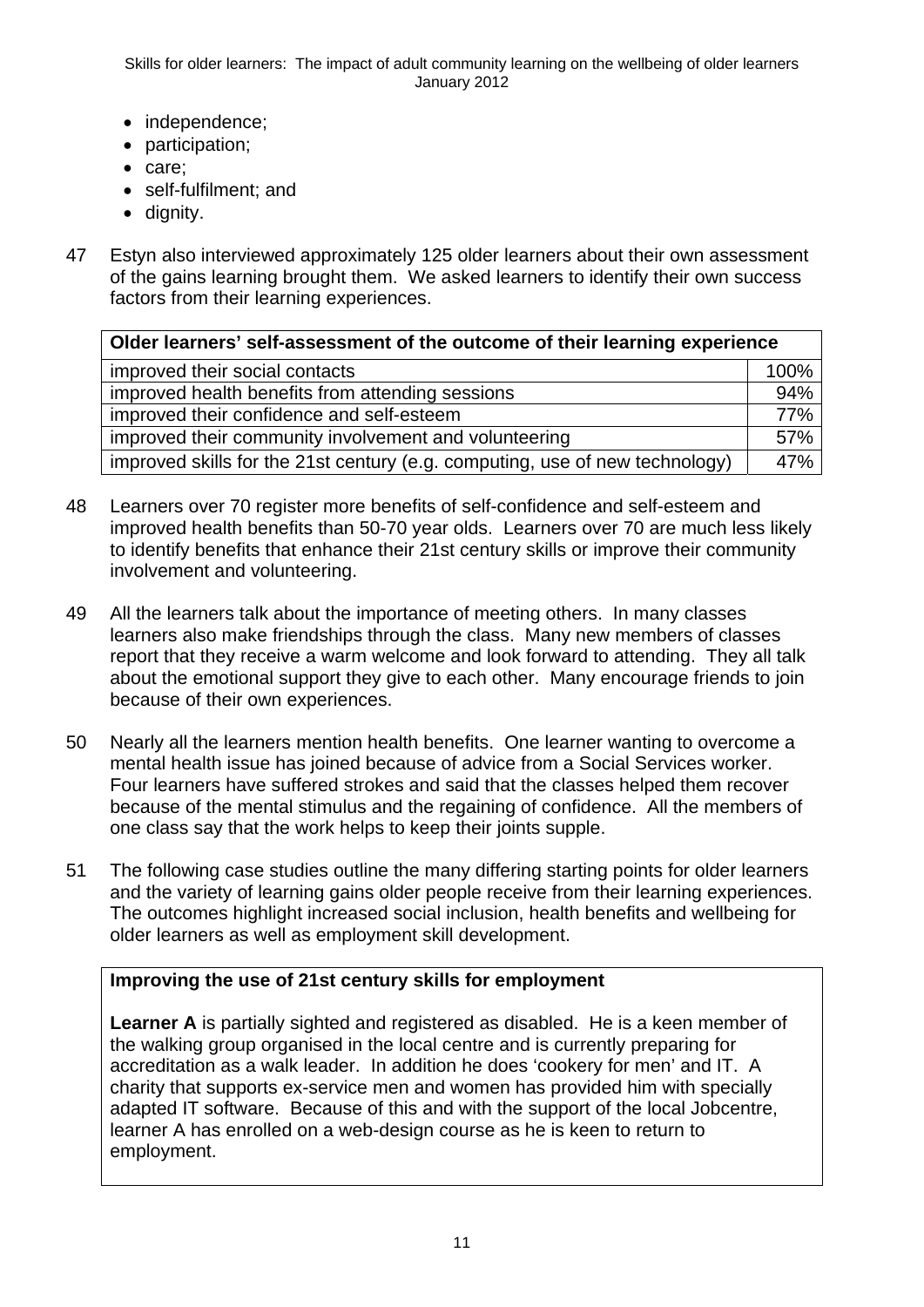Learner A is also a keen participant in age-impaired shooting competitions for the partially sighted and competes regularly. He regards all his activities as preventative medicine. He does not regard his disability as a barrier, and support from the local learning programme helps him to develop his skills and continue to contribute to society.

#### **Improved self-esteem and confidence**

**Learner B** has dementia. He has been a keen musician and amateur magician. When diagnosed he gave up many of the activities he enjoyed because he struggled to concentrate and retain information. He has joined a learning group and begun to use an IT fitness game to help him exercise and focus his mind. This has been very effective and after discussion with his psychiatrist he has begun practising his magic and playing the guitar again. He does a great deal of voluntary work, performing his magic for children's charities and playing in a group for community events. This ability to give something to others is very important to Learner B. He feels that he is still a useful member of society, and enjoys being with others. It gives him a great sense of achievement. He considers that the more he does, the better he feels and he gets a 'lift' from doing things for others.

## **Improved heath**

**Learner C** suffers from depression. She was initially encouraged to join classes by her husband who was concerned that she rarely left the house and was becoming more and more unwell. Since joining her first class she has learned a number of crafts and not only attends organised classes now but also some informal groups.

Learner C still struggles to set out from home but realises that these activities are vital to her mental health. She enjoys learning new things, and values the social contact and the distraction provided. Learner C is convinced that if she had not started attending classes she would not be able to cope. She says it has "kept her alive".

# **Improved community involvement & volunteering**

# **Learner D and Learner E**

On retiring five years ago, Learners D and E moved to north Wales from the south of England. Their only knowledge of the area was based on holidays. They became involved with the local older people's learning centre after a neighbour recommended they "give it a visit". Both learners have successfully completed courses at the centre. Its real value to them has been the community involvement and volunteering they undertake as a result. Learner D is a general all-around repair man and the 'Mr Fixit' for the centre. Learner E is one of the committee members and regularly takes on administration and volunteer worker roles at the centre. They are very proud of the success of the centre and now have a large number of friends. Learner E maintains that the involvement with the centre keeps her well. Their work takes up a great deal of time but they love every minute of it.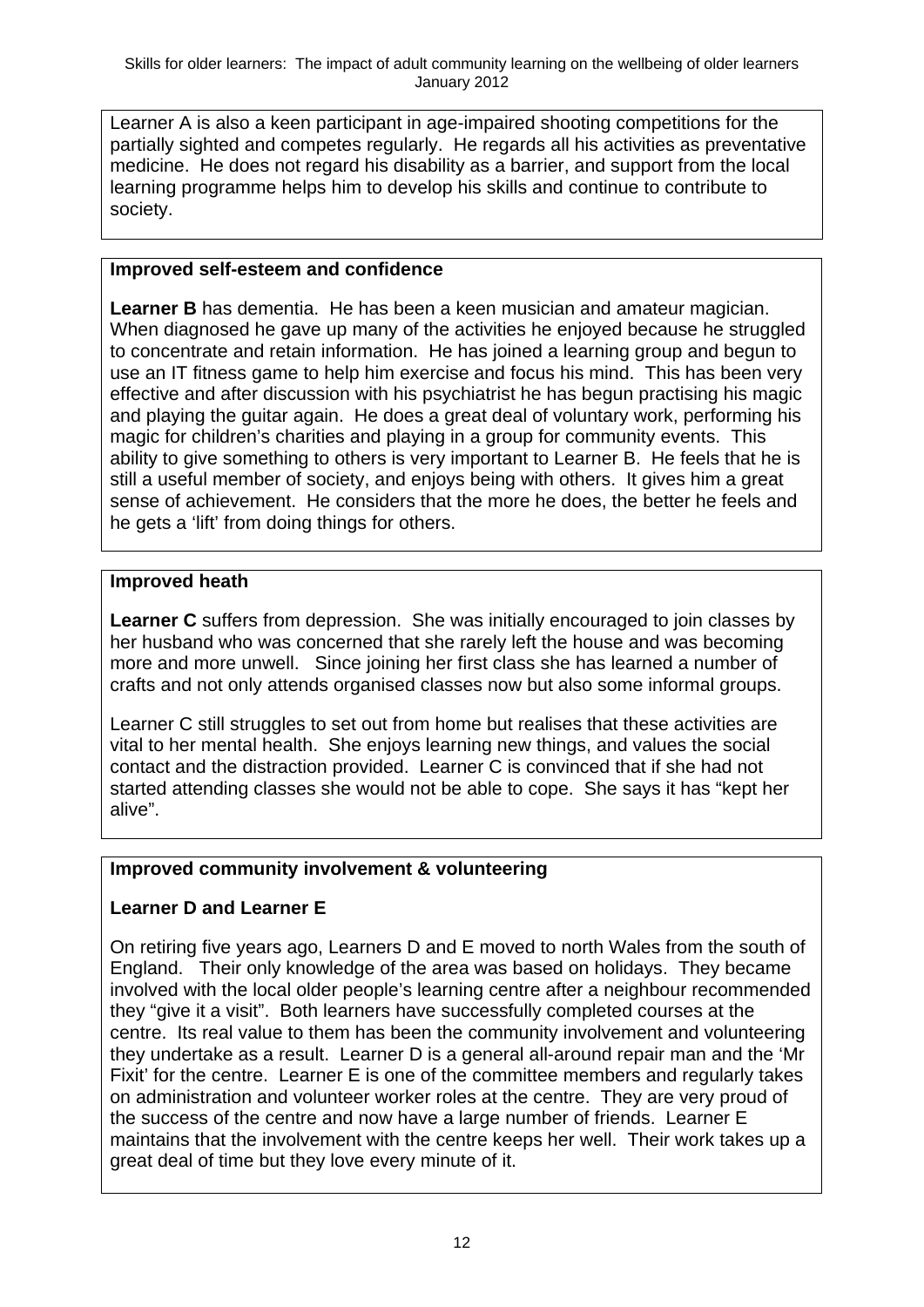#### **Improved social contact**

**Learner F** moved to south Wales from London four years ago. She is a widow and knew no one in the area. Because she saw an art class in the park one day, she decided to find out what learning opportunities were on offer. She has since taken part in a wide range of classes including art, yoga and currently woodwork. She is a fervent advocate for adult community learning. She now has many friends, and is learning new, interesting and useful skills and greater independence. Learner F says that classes challenge her to do things she never dreamt she could do and have enabled her to settle to a very happy new life in south Wales.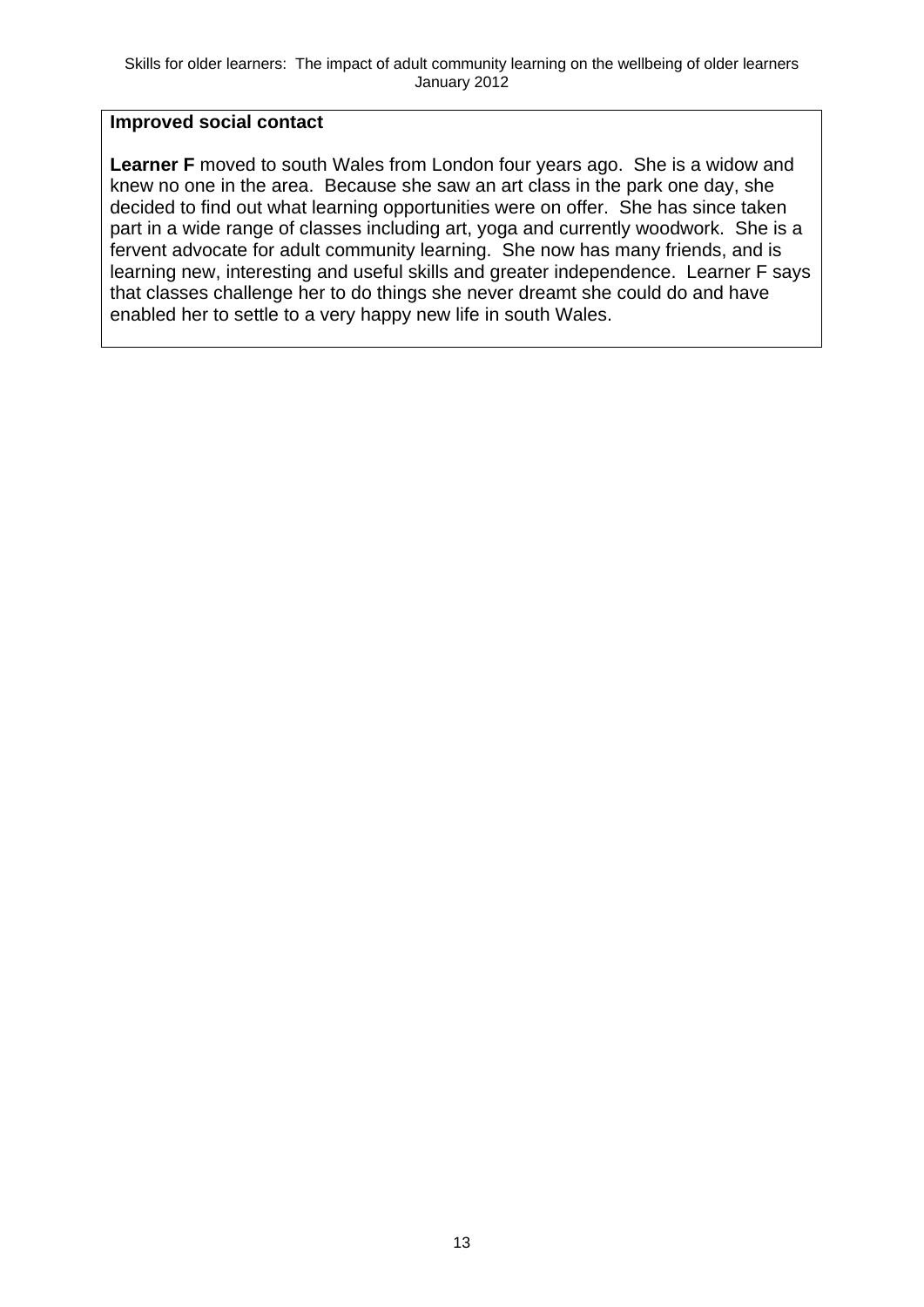# **4 Older learners' curriculum choices**

52 This section analyses the preferred choices for enrolment by older learners. Choices are dependent on the courses that are offered by local partnership providers. Choices are often limited by what has been available historically, the availability of known tutors and the availability of funding.

#### **Literacy and other employment-related learning**

53 Generally, learners aged between 50 and 64 who wish to enhance their employability skills use literacy classes most. However, many adult learners prefer to enrol on contextualised learning courses where they add to their literacy skills alongside a subject that interests them. Many courses related to employment skills often include contextualised literacy skills in their content. A few older learners who are grandparents use family learning sessions to learn how to help their grandchildren in their schoolwork.

#### **Numbers of people in the 50+ age ranges enrolled on literacy related courses in 2007-10**

|        | Subject Area | 50-54            | 55-59 | 60-64 | 65-69 | 70-74      | 75-79         | 80-84    | 85-89 | $90+$ | All<br>Ages |
|--------|--------------|------------------|-------|-------|-------|------------|---------------|----------|-------|-------|-------------|
| Male   | ∟iterac∨     | 76               | 32    | 29    | 38    | 1 2<br>ں ، | 16            | 12.<br>ັ |       |       | 247         |
| Female | ∟iteracy     | 180 <sub>1</sub> | 157   | 96    | 66    | 44         | ົ<br><u>.</u> |          |       |       | 565         |

These figures do not include all ABE and Family learning sessions.

#### **Other employment-related learning**

54 These courses include business studies, construction, counselling, and retail skills, sign language, Access to higher education (HE) courses, tutoring skills, catering and childcare skills. The courses vary in length and qualification levels. Many courses help older learners to find out about employment options and find out more about their own preferences. This means that these learners find ways to review their vocational options or to re-enter the employment market knowing more about their own skills and preferences.

#### **Numbers of people in the 50+ age ranges enrolled on employment-related courses in 2007-10**

|        | Subiect Area         | 50-54 | 55-59 | 60-64 | 65-69         | 70-74 | $75 - 79$ | 80-84 | 85-89 | $90+$ | All<br>Ages |
|--------|----------------------|-------|-------|-------|---------------|-------|-----------|-------|-------|-------|-------------|
| Male   | I Emplovment related | 100   | 63    | 96    | $100^{\circ}$ | 65    | 51<br>ັ   | 149   |       | 4     | 633         |
| Female | I Emplovment related | 230   | 235   | 251   | 318           | 452   | つフつ       | 25    | 36    | 8     | .828        |

#### **Information technology**

55 These courses are among the most popular amongst older people. About 30% of all learners over 50 follow courses in IT. These courses and sessions can be short courses, often lasting around 20 hours in one aspect of IT or longer courses that lead to qualifications. In a few cases, older learners are able to access workshop provision where they can update their skills in a specific IT skill, such as internet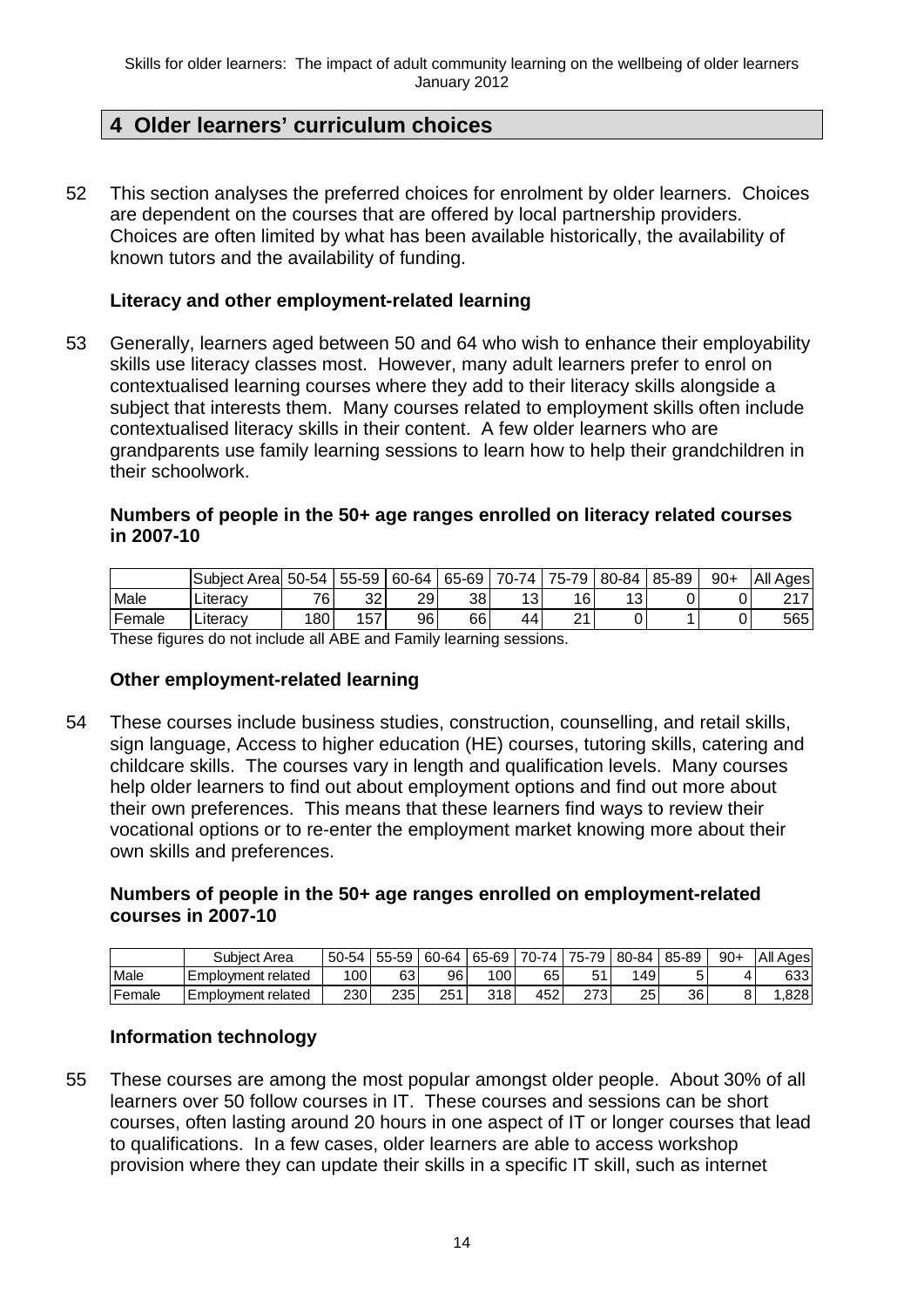shopping, but this type of provision is not always available. Many learners aged between 50 and 69 use these courses to add to their employability skills. Most older people over 70 also realise the importance of understanding the use of IT and those who join courses value the opportunity to learn close to where they live. These courses help older people to learn about Skype and email that help them keep in touch with family members who may no longer live close by. Where these sessions are available, older learners make good use of the skills they learn to use the internet to find out current information, for example about how to order goods online and how to find out about sources of financial support and pensions.

#### **Numbers of people in the 50+ age ranges enrolled on IT courses in 2007-10**

|        | Subject Area | 50-54 | 55-59 | 60-64 | $165-69$ | 70-741 | 75-79 l | 80-84 | 85-89 | $90+$  | All<br>Ages        |
|--------|--------------|-------|-------|-------|----------|--------|---------|-------|-------|--------|--------------------|
| Male   | $-$          | 103   | 107   | 245   | 315      | 242    | 245     | 157   | 20    | ⌒<br>- | 456                |
| Female | .            | 315   | 325   | 446   | 527      | 563    | 323     | 64    | 34    | 8      | $\angle 605^\circ$ |

#### **Languages**

56 These figures do not include all the Welsh language learners but concentrate on modern foreign languages. Many older learners use this opportunity to catch up on learning they missed in school. French, Spanish and German are the most popular languages. Research shows that learning a new language helps older people to avoid the worst outcomes of Alzheimer's disease.<sup>16</sup>

#### **Numbers of people in the 50+ age ranges enrolled on language courses in 2007-10**

|        | <b>Subiect Area</b> | 50-54 | 55-59     | 160-64 | ا 65-69 ا | 70-74 | 75-79 l | $80 - 84$ | 85-89 | $90+$ | All Ages     |
|--------|---------------------|-------|-----------|--------|-----------|-------|---------|-----------|-------|-------|--------------|
| Male   | Languages           | 68    | 87        | 163    | `73⊺∶     | 106   | 63      | າາ<br>ادد |       |       | 698          |
| Female | <b>Languages</b>    | 284   | 0.47<br>∠ | 230    | 188       | 128   | 52      |           | -     | -     | 100.<br>۱۷۵۰ |

#### **Personal development**

57 In these courses, older learners build confidence and communication skills. These sessions can help both employability and independent living skills and allow older learners to pursue personal interests. The learners represent only 4% of this learner sample. The independent living skills offered to some learners are most often available to those learners who have had some physical or mental disability throughout their lives. Skills in independent living also help other older learners to avoid losing the ability to remain independent. These sessions build ways for learners to continue to participate and help to bring self-fulfilment and dignity.

#### **Numbers of people in the 50+ age ranges enrolled on personal development courses in 2010-11**

|        | Subject Area         | 50-54 | 55-59    | 60-64 | 65-69 | 70-74 L | 75-79 | 80-84 | 85-89 | $90+$ | All Ages |
|--------|----------------------|-------|----------|-------|-------|---------|-------|-------|-------|-------|----------|
| Male   | Personal development | C 1   | າາ<br>دے | 46    | 25    | 5       |       | 15    |       | 0     | 184      |
| Female | Personal development | 831   | 70.      | 60    | 50    | 39      | 29    | 10    |       |       | 351      |

<sup>&</sup>lt;u>.</u> <sup>16</sup> Ellen Bialystok York University Toronto to the American Association for the Advancement of Science Feb 2011.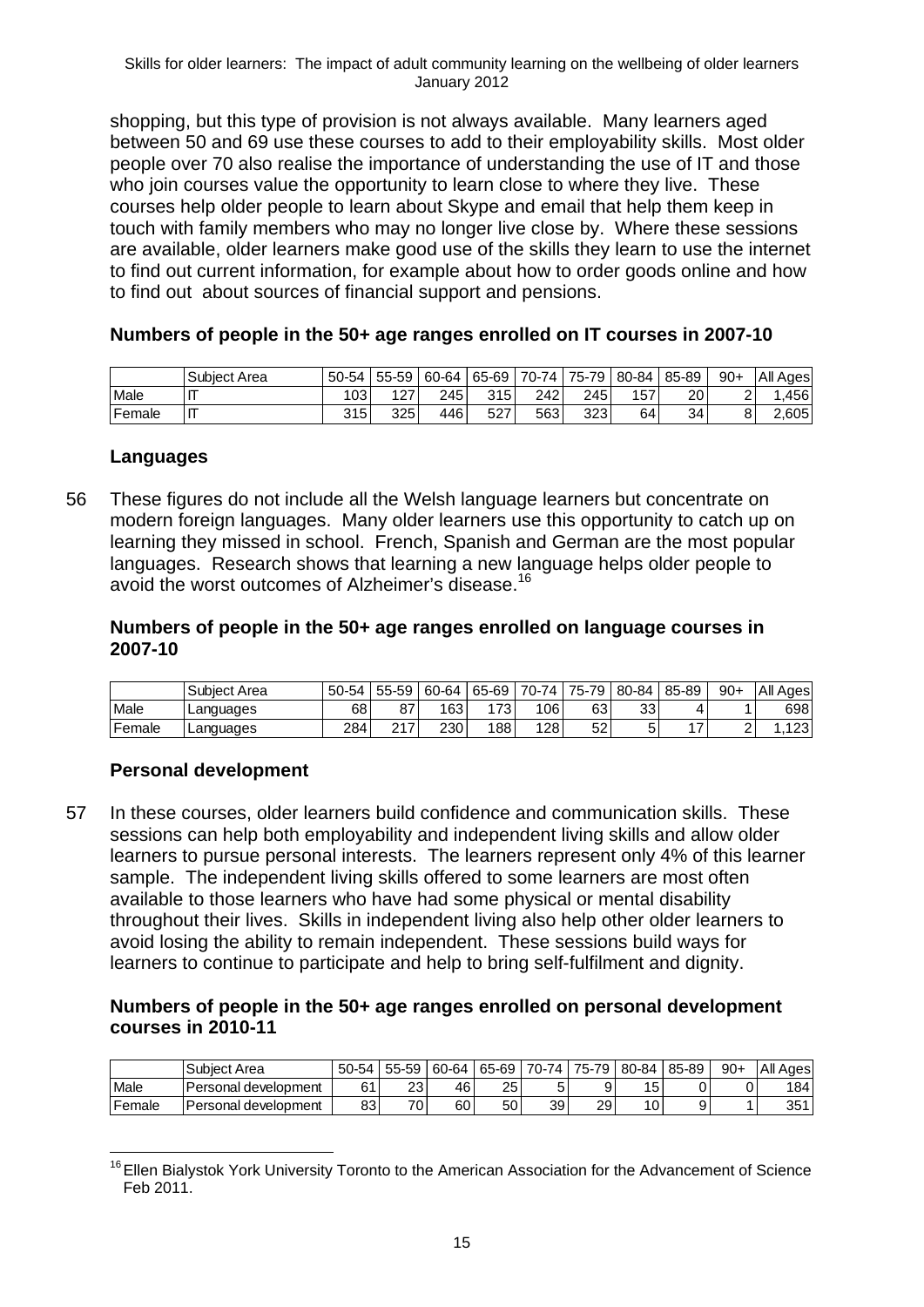# **Food and nutrition**

58 These courses are not always available to older learners. Maintaining an interest and enthusiasm for cooking meals at home, particularly when many older people live alone, is an important factor for older people trying to maintain their wellbeing. An increasing number of older men use these classes to improve their cookery skills after they have become widowers.

#### **Numbers of people in the 50+ age ranges enrolled on food and nutrition courses in 2007-10**

|                | <b>Subiect Area</b>            | $50-54$ | 55-59     | 60-64 | 65-69 l | 70-74 | 75-79 | 80-84 | 85-89 | $90+$ | .All Agesl |
|----------------|--------------------------------|---------|-----------|-------|---------|-------|-------|-------|-------|-------|------------|
| Male           | <b>IFood and Nutrition</b>     | 15      | 12<br>ن ا | 23.   | 34 I    | 16    | 13    | 6     |       |       | 120        |
| <b>IFemale</b> | <b>Food and</b><br>  Nutrition | 75)     | 49        | 62    | 45      | 49    | 38    |       |       |       | 337        |

#### **Music**

59 Not enough adult learners are able to access music courses. Music and learning to play an instrument help many older learners to remain engaged with their communities. It is not uncommon for older learners whose employment history concentrates on more scientific skills such as engineering or medicine to come back to learn how to make and play music. This helps these adult learners to communicate with others and often these learners will involve themselves in community activities to provide musical accompaniment to charity events or visit other older people who are isolated in their homes.

#### **Numbers of people in the 50+ age ranges enrolled on music courses in 2007-10**

|        | Subiect Area | 50-54    | 55-59 | 60-64 | 65-69   70-74   75-79 |    |    | 80-84 | 85-89 | $90+$ | All Ages         |
|--------|--------------|----------|-------|-------|-----------------------|----|----|-------|-------|-------|------------------|
| Male   | <b>Music</b> | 24       | 29    | 40    | 47                    | 38 | 19 |       |       | 0     | 207              |
| Female | Music        | າາ<br>∠∠ | 28 I  | 36    | 39                    | 49 | 23 |       |       | 0     | 205 <sup>I</sup> |

#### **Keeping healthy**

60 Most providers offer health-related fitness classes, but few learners take up these options. Classes include alternative therapies, relaxation techniques, Tai Chi and Yoga. There are not enough general 'gentle exercise' classes for older learners. Very few male learners take up these health-related options. Provision to encourage older learners to remain fit and well is not co-ordinated across local community facilities and providers do not plan well together or advertise to encourage older people to join in. Older learners do not often have clear information about where to access sessions that will help them to remain fit. Older People's Co-ordinators also report that lack of confidence to join active classes is often a barrier to participation.

#### **Numbers of people in the 50+ age ranges enrolled on health and fitness courses in 2007-10**

|        | Subiect Area | 50-54 | 55-59             | 60-64 | 65-69 | $70-74$ | 75-79 L | 80-84           | 85-89 | $90+$ | All Ages |
|--------|--------------|-------|-------------------|-------|-------|---------|---------|-----------------|-------|-------|----------|
| Male   | Health       |       | $\cap$            | ⌒     |       |         | 9       | ັ               |       |       |          |
| Female | Health       | 65    | $70^{\circ}$<br>υ | 60    | 50    | 39      | 29      | 10 <sub>1</sub> | a     |       | 333      |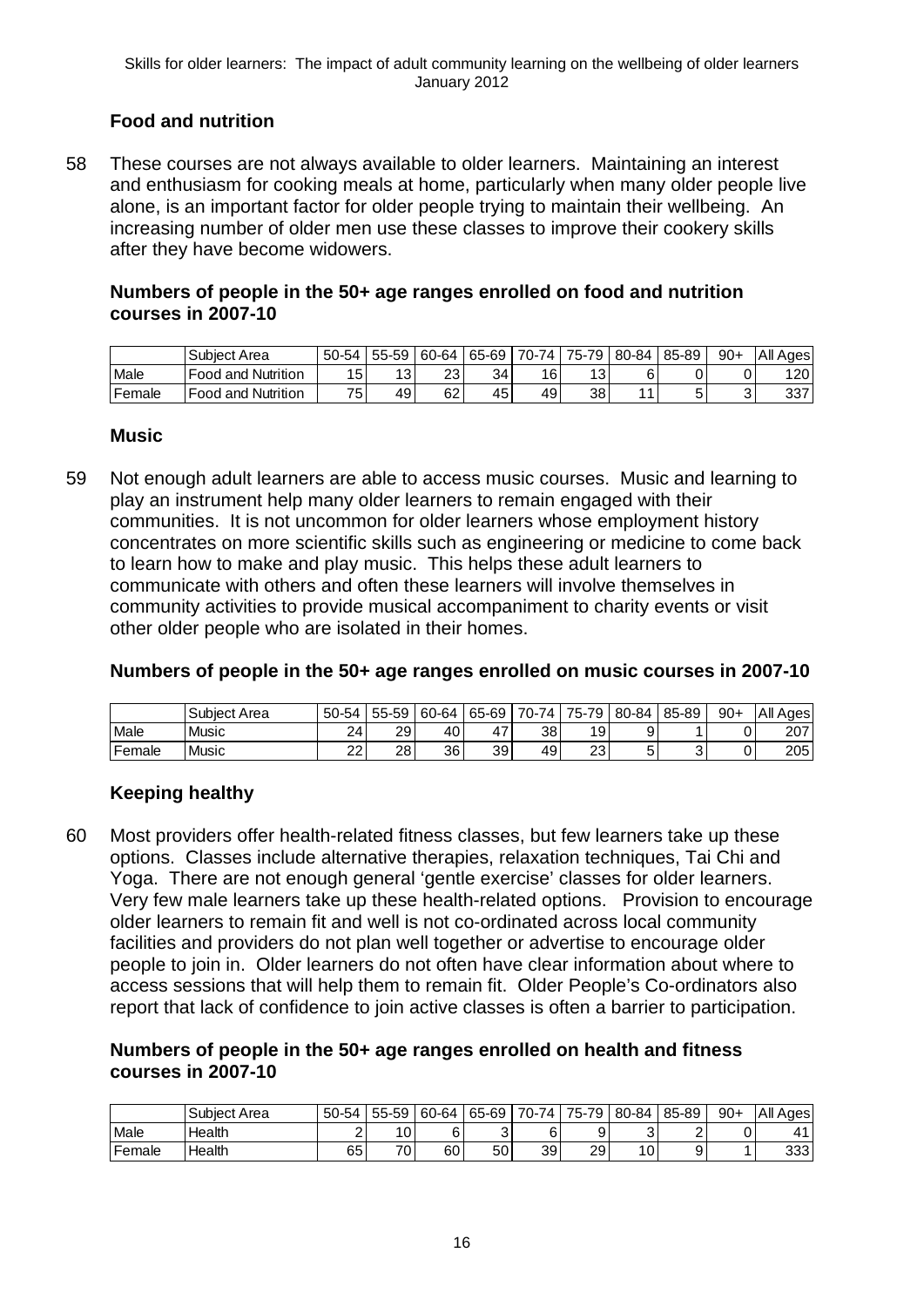# **History**

61 This area of learning has the lowest participation rate at less than 1%. However, reminiscence work with older learners is a powerful way to keep vulnerable and much older learners engaged and included in community activities. This area of learning is often very successful and allows much younger learners and members of communities to understand their own histories and the part older relatives and community members played in events. Where these sessions run well they help community cohesion by bringing the older and younger generations together.

#### **Numbers of people in the 50+ age ranges enrolled on history courses in 2007-10**

|        | Subject Area | 50-54                        | 55-59 | 60-64    | 65-69    | 70-74 | $75 - 79$ | 80-84 | 85-89 | $90+$ | Αll<br>Ages |
|--------|--------------|------------------------------|-------|----------|----------|-------|-----------|-------|-------|-------|-------------|
| Male   | History      |                              |       |          | 4        |       | 10        | ▃     |       |       | 46'         |
| Female | History      | $\sqrt{2}$<br>$\overline{2}$ | 24    | っっ<br>ບບ | つつ<br>∠◡ | 16    | 10        | _     |       |       | 1 0 1<br>▵  |

#### **Art and craft**

- 62 These courses include fine art, photography, pottery, card making, needlecraft and stained glass work.
- 63 More female learners than male learners follow courses in art and craft. More older learners over the age of 60 follow these courses. These courses allow older learners to practise manual dexterity and retain their hand-to-eye co-ordination. A minority of learners can be recovering from stroke and report that these sessions aid their recovery well.
- 64 In art and craft, increasingly, older learners combine creative work with the use of IT. Digital photography is a good example where art and computer skills are combined successfully to help older learners to record community and family events, to know how to upload photographs to their own computer equipment and include them in community websites, or to post them to friends and family via email or other websites.

#### **Numbers of people in the 50+ age ranges enrolled on art and craft courses in 2007-10**

|        | l Subiect Area | 50-54 | 55-59   60-64 |     | 65-69 |     | 70-74   75-79   | 80-84 | 85-89 | $90+$ | All Ages |
|--------|----------------|-------|---------------|-----|-------|-----|-----------------|-------|-------|-------|----------|
| Male   | Art and craft  | 42    | 52            | 192 | 102   | 49  | 75 <sub>1</sub> | 21    |       |       | 550 l    |
| Female | Art and craft  | 222   | 353           | 488 | 458   | 336 | 159             | 70    | 34    |       | 130      |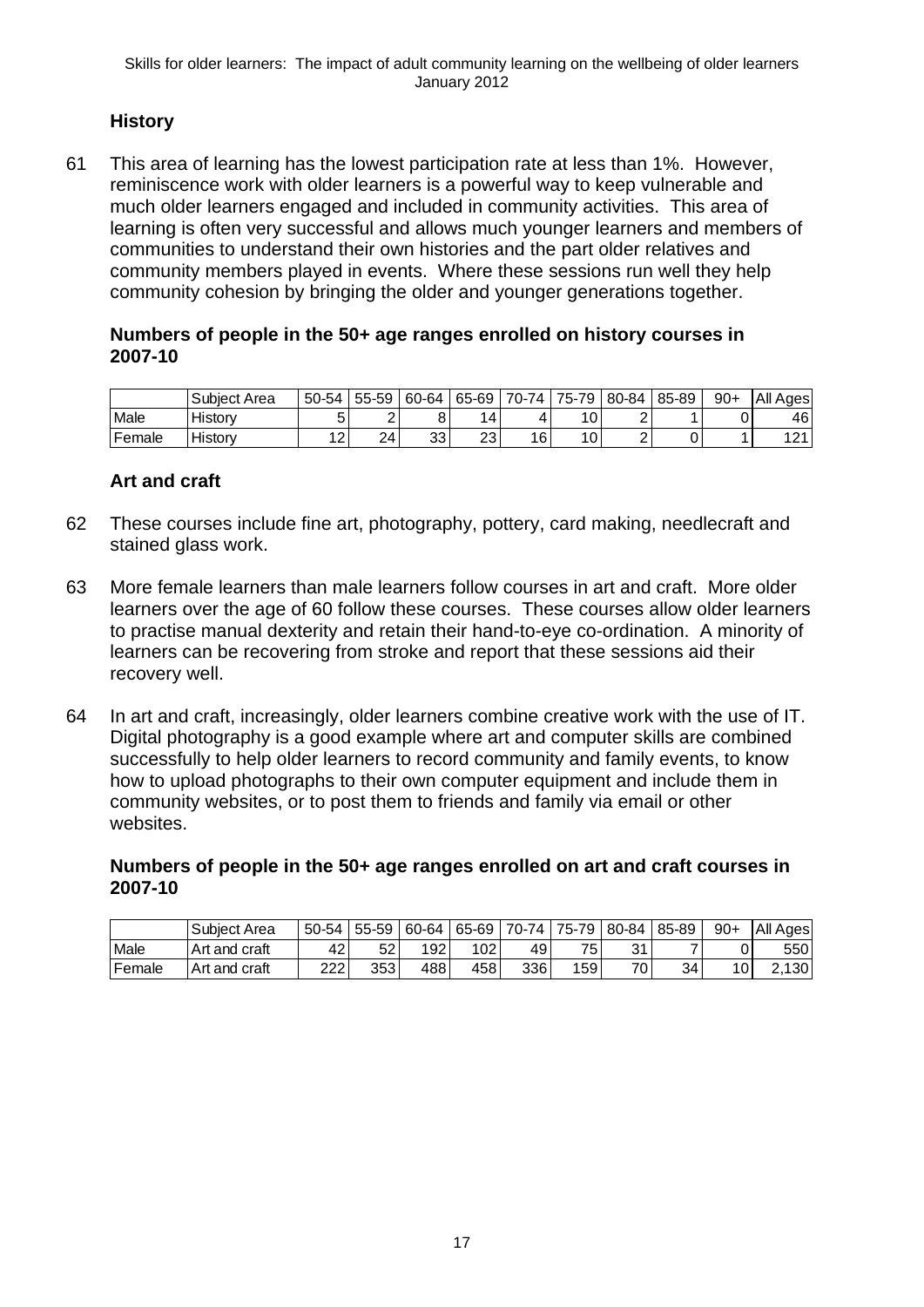# **5 Adult community learning partnerships and planning for community learning**

- 65 Each ACL partnership has either a local authority or a further education institution as its lead partner. Typically, the partnerships also include in their membership, the regional Welsh language school, Workers Educational Association (WEA South)/ Coleg Harlech WEA (N) and the local county voluntary council. In August 2010, DfES asked all ACL partnerships to submit strategic partnership plans.
- 66 An analysis of these plans shows that all partnerships take into account the main priorities DfES asked them to consider. The priorities are:
	- widening participation amongst disadvantaged or under-represented groups;
	- economic inactivity;
	- Basic Skills and ESOL:
	- Education for Sustainable Development and Global Citizenship; and
	- Welsh medium and bilingual learning.
- 67 This example from Gwynedd and Anglesey adult community learning partnership shows the range of policies they take into consideration when developing their adult community learning programme.

## **Gwynedd and Anglesey ACL Partnership strategic plan**

#### **Policy context for partnership plans include:**

#### **National**

- DfES Corporate and Operational Plans:
- Welsh Government remit letter to the National Council of Education and Training;
- Welsh Government's Strategy for bilingual learning;
- National Basic Skills Strategy Words Talk, Numbers Count;
- Webb report; and
- DfES' criteria for the new Adult and Community Learning Partnerships.

#### **Regional**

The Regional Statement of Needs and Priorities, in particular:

- raising participation in learning amongst the economically inactive;
- embedding generic and key skills in learning;
- embedding the North Wales 'Strategic Approach to Basic Skills';
- developing a strategic approach to the use of e-learning;
- increasing provision of Welsh/bilingual education and training;
- North Wales Economic Forum North Wales Development Strategy;
- training for entry level provision;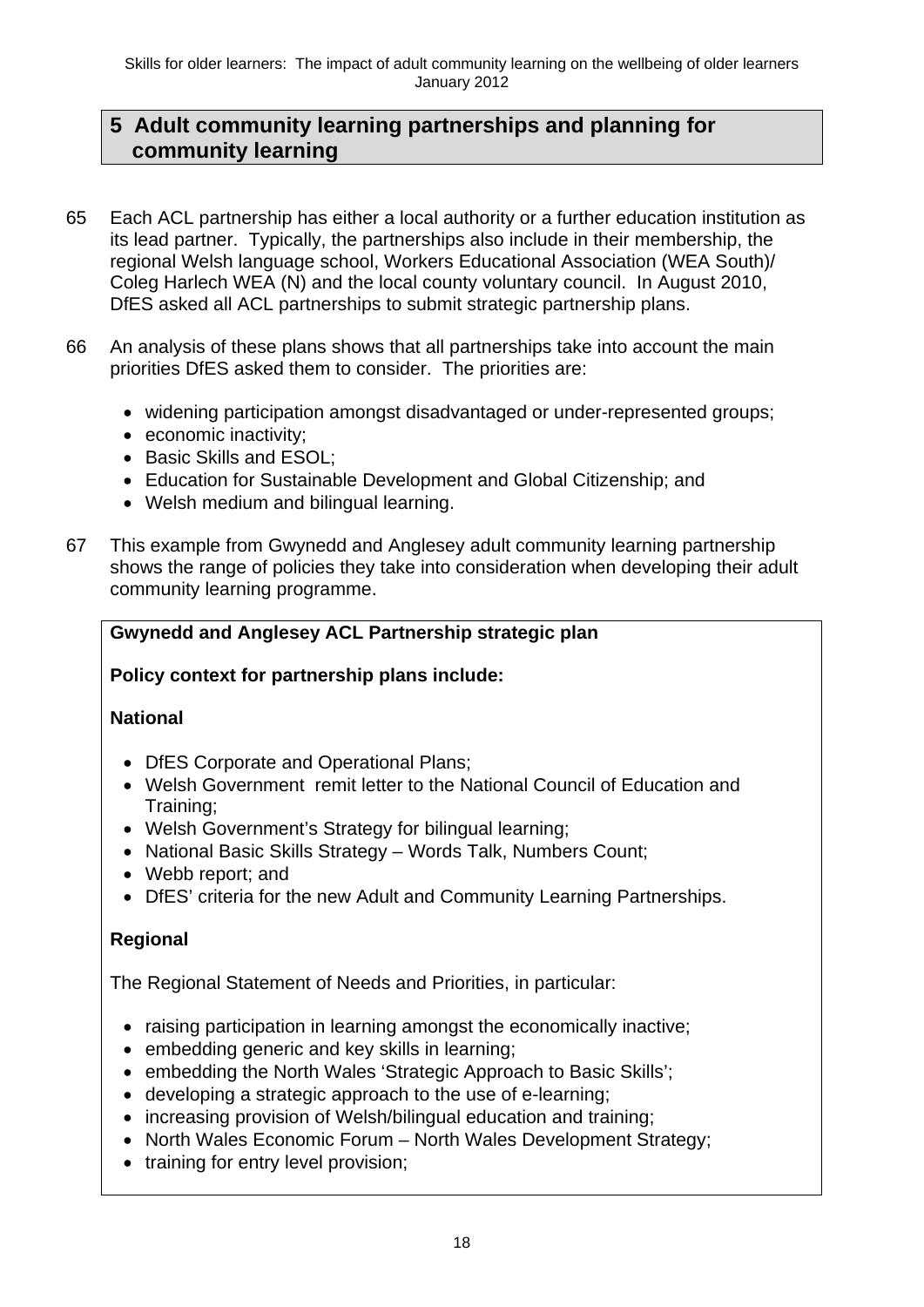- developing e-learning and training support for difficult to engage groups; and
- North Wales Basic Skills Strategy.

#### **Local**

- Local partnership annual recommendations for Learning, in particular the activities related to:
	- ▶ Basic Skills;
	- $\triangleright$  economic activity;
	- $\triangleright$  e-learning; and
	- $\triangleright$  bilingualism;
- Gwynedd and Isle of Anglesey Local Authorities' Community Strategies; and
- Gwynedd and Isle of Anglesey's Older People Strategy.
- 68 However, not enough ACL partnerships take the needs of older learners into account in their planning. Only a minority of the strategic partnership plans from the remaining partnerships name the Older People's Co-ordinator or the Older People's Strategy as influencing the development of their plans.
- 69 However, there are a number of practical projects where ACL partnerships support older people's needs. Examples of this are outlined in appendix 1. These partnerships join together with other departments and agencies in local areas to plan holistically for the needs of older learners and reflect this in their partnership plans.
- 70 Two further partnerships mention intergenerational learning and re-skilling of older learners in their plans. However, in comparison to this work with 50+ learners, a majority of ACL partnerships indicate a greater emphasis on work with 14-19 learners.
- 71 Whilst much good work delivered by ACL partnerships successfully supports younger people to learn in informal and community settings, the greater emphasis on younger learners in partnership plans often leaves a gap in the planning and response to older learners' needs. Not all partnerships use their experience and expertise well to respond to older learners' needs, particularly those learners who have retired and require learning opportunities that promote their social inclusion, health and wellbeing and active involvement in their community.
- 72 Programmes are often planned in isolation so that education programmes delivered through for example the health service and the leisure departments are not linked well. Volunteering skills, physical activity programmes, and easily accessible short IT sessions targeting particular skills, such as internet shopping, accessing information, and use of Skype, are not often linked together to target the recruitment of older people. This can mean that many older learners do not continue to learn after retirement and into old age.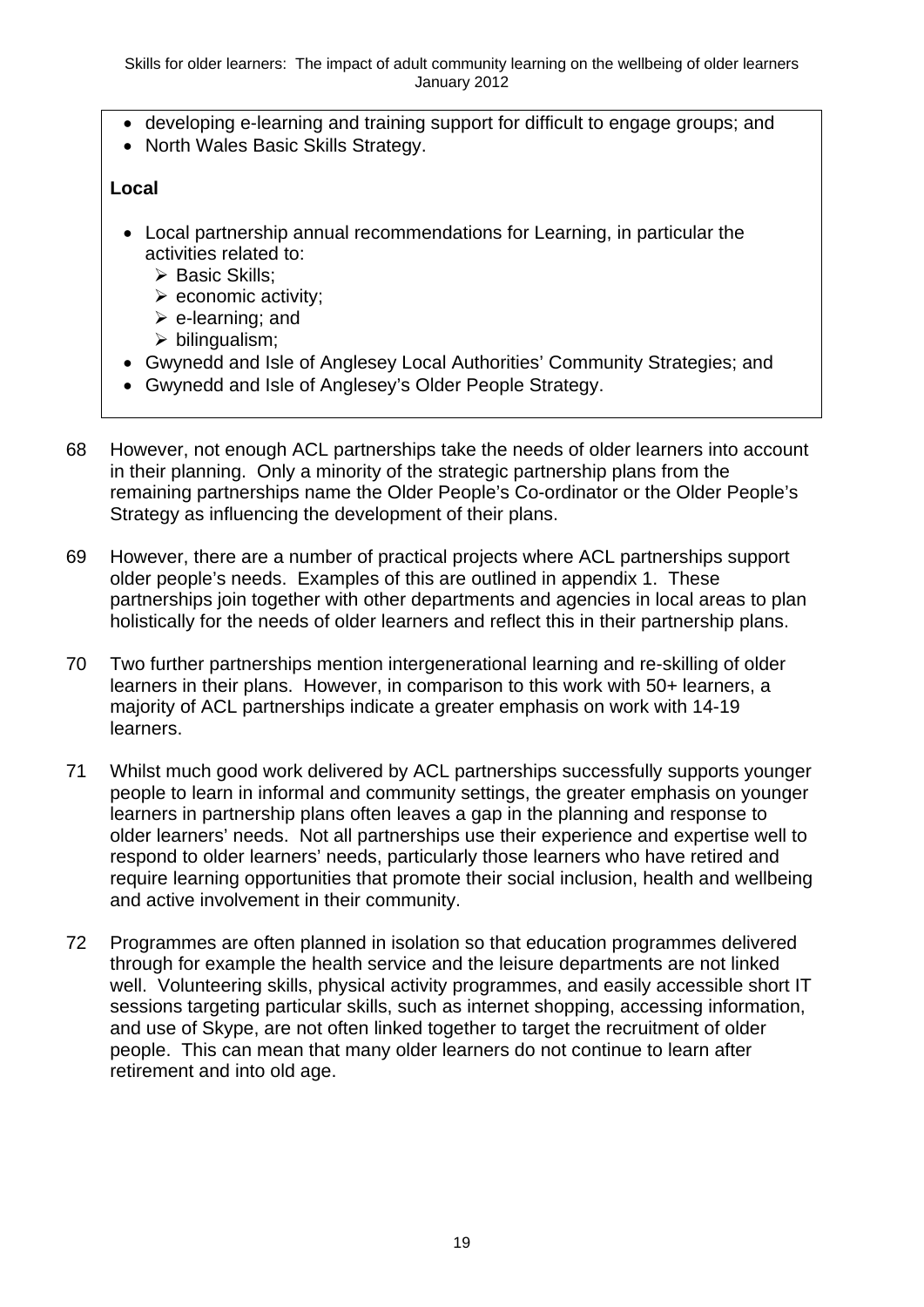# **6 Adult community learning and the Welsh Government**

- 73 The delivering community learning policy recognises the role of ACL in realising the Welsh Government vision for Wales. The policy acknowledges that better collaborative working, improved progression and high standards of delivery need to be reinforced by a more joined-up, holistic approach to policy initiatives within the Welsh Government. The policy requires DfES to collaborate within the Welsh Government to 'join up' policy initiatives.
- 74 However, the policy statement does not outline how adult community learning partnerships and DfES can collaborate with Welsh Government departments that have a responsibility to consider older people's needs, for example:
	- **Health and Social Services** with links to health and social care; provision of services in Wales to the mentally ill and NHS delivery:
	- **Social Justice and Local Government** equality and equal opportunities; strategic planning by local authorities; and
	- **Business and Budget** strategic financial direction; making the most effective use of WAG budget; value for money and effectiveness of spend across Assembly's; and strategic and corporate planning in the Welsh Government.
- 75 All of these departments take responsibility to provide support and services to older people. But there is generally a lack of understanding across these departments about how adult community learning can encourage and support older people to remain active and participate in community life. Effective solutions to support the active participation of older people are not developed between DfES, health and social services departments at a strategic level. This means that, at an operational level generally, ACL partnerships do not follow the principles of the Older People's Strategy or plan for the needs of older learners effectively.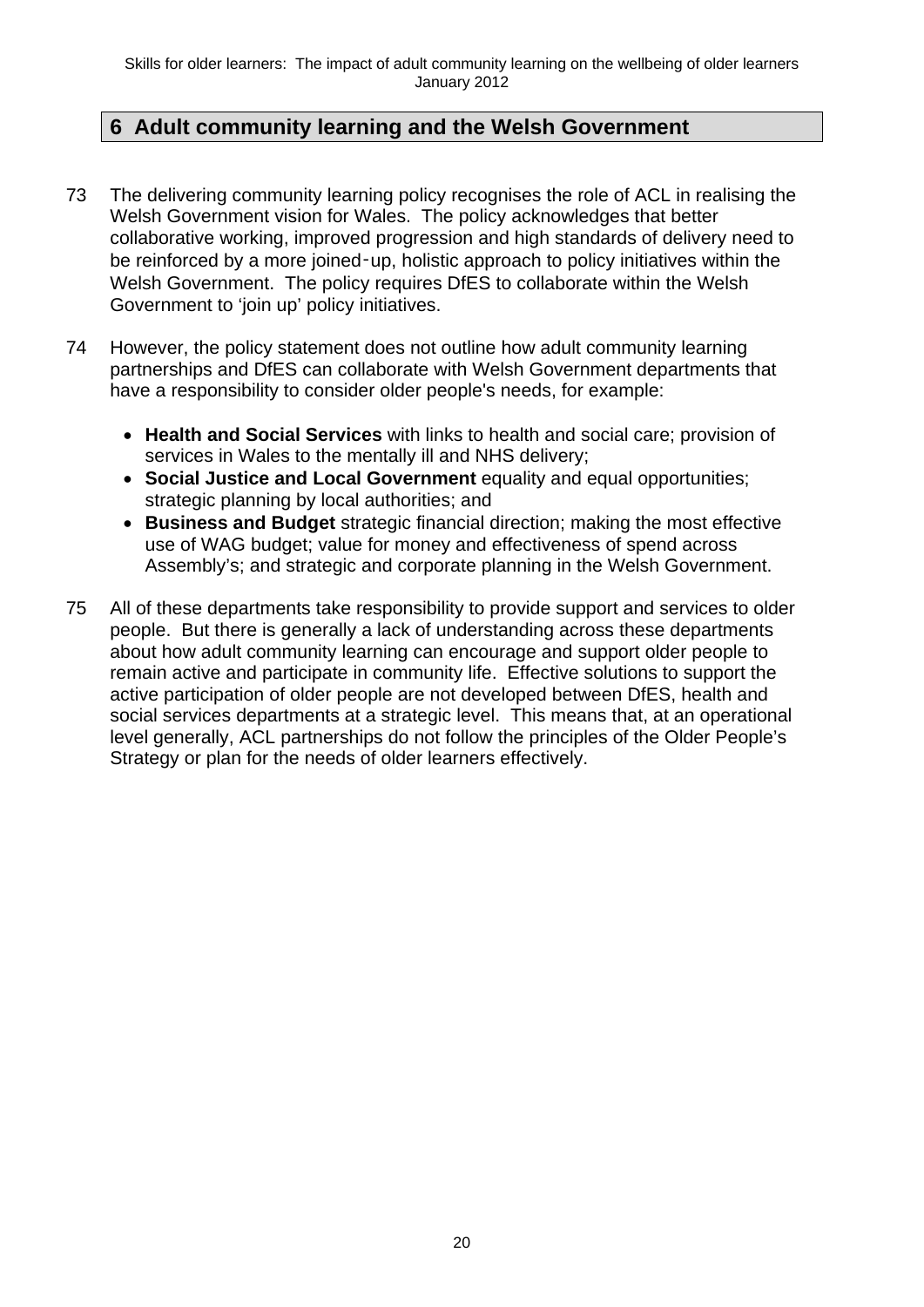# **Appendix 1: Projects supporting older people's needs**

#### **Caerphilly ACL partnership: supporting skills for work and wellbeing**

The Caerphilly ACL partnership has a number of projects to support curriculum planning and identify the employability skills needed by older learners. The partners include the Economic Development links to the 'Supporting Division' of the local authority and Job Centre Plus, along with local employers. This group, called the 'People Forum', supports older people to maintain independence, and makes sure that there are good outcomes for older learners' safety, health and general wellbeing. The forum includes the social services department, housing associations and voluntary sector organisations such as Gofal-Cymru, Women's Aid, the Association for the Blind and Mencap.

There are positive links with Working Links and Bridges to Work. These programmes help older people gain further qualifications and retrain for new areas of employment.

#### **Caerphilly ACL partnership works with Community Partnerships**

There are improving links between a number of Community Partnership meetings in Communities First areas in Caerphilly where local managers discuss curriculum and learning needs with local citizens.

The Senior Community Education Manager and ESF Project Manager are members of Caerphilly Skills, Education and Employment (SEE) Group. Members include Mental Health Services, Economic Development, further education colleges, CAB, Careers Wales and local business leaders, with a remit to oversee the integration and co-ordination of interventions to help a range of ages. The group helps people aged 25+ to access and improve their skills to secure sustainable employment. The group forms the primary link between education and regeneration and supports the implementation of the Basic Skills strategy for adults.

#### **Neath Port Talbot ACL partnership supports welfare rights**

The Neath Port Talbot, the ACL partnership is working with the local authority Welfare Rights unit to make sure that partnership workers can act as a point of contact for older people to make them aware of the recent changes in the welfare payments.

#### **Blaenau Gwent ACL partnership: working together to promote skills for employment**

In Blaenau Gwent, the Bridges into Work 50+ Learning Co-ordinator, the ACL partnership, ICT Tutor and Development Officer have regular contact to promote learning new skills and to deliver taster sessions to encourage community learning. Members of Blaenau Gwent leisure staff also join the Life Begins @ 50+ Steering Group to organise and advise on sport and leisure activity taster sessions.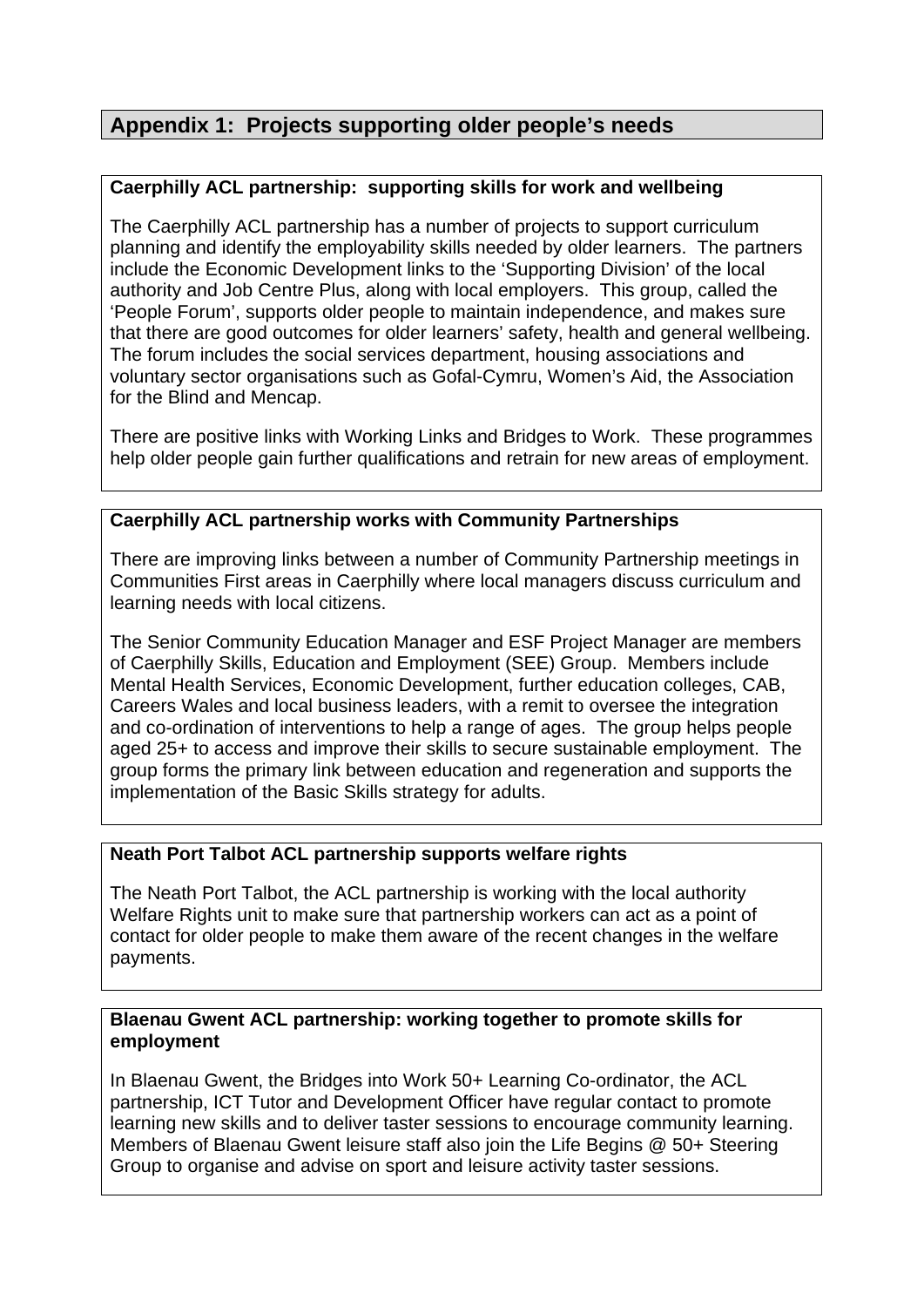#### **Anglesey's Agewell programme includes the training of peer monitors.**

Providers on Anglesey take a different approach to the needs of older learners. The Agewell programme is funded by the Big Lottery for a period of three years. The programme supports older people well and responds to their learning needs by offering an appropriate range of learning opportunities. The programme includes:

- physical activity such as dancing and Tai Chi;
- use of IT and other lifelong learning sessions such as cookery for men;
- advice and information;
- volunteering projects; and
- links to statutory services into the programme e.g. the expert patient programme, falls-prevention and the national exercise referral scheme.

The social services department has also trained a team of older people as peer monitors to undertake regular visits to care homes to monitor service users experience in terms of dignity and respect.

Interviews with learners on the Agewell programme demonstrate a number of important outcomes for these learners. All learners feel safe, positive and confident in their learning environment. Most learners gain effective independent learning skills and continue their learning outside the classroom. They make good use of their skills in community settings, at work or with their families. They improve their self-esteem and confidence. They demonstrate high levels of motivation and are enthusiastic. They attend well or make sure they catch up on work they miss. They show respect and concern for each other and listen attentively. Many learners take responsibility for their learning. All learners enjoy their learning. They understand their rights and responsibilities both to themselves and to others.

#### **Swansea ACL partnership has an older people's community learning centre.**

This centre offers self-directed activities and self-funded activity. The programme encourages older learners to join, many of whom felt they were too old to learn. Members encourage their neighbours to join in. One learner said that as a person who lived alone she also considered that coming to classes added to her feelings of safety. If she failed to appear she knew that the tutor would try to contact her and this made her feel safer.

Because of the scale of demand for short bite-size learning sessions, instead of offering a range of formal IT courses, the partnership is piloting an ICT workshop programme, geared towards flexibility so that a learner does not have to enrol for a full year. There are ten IT workshop sessions of around three hours offered in five locations. There are workshops each day of the week. Learners attend and then progress according to their particular needs. The sessions support older learners who may not wish to pursue a full qualification course but simply wish to update their IT skills so that they are able to access web based information or use email to communicate with family and friends.

Older learners in Swansea also contribute well the planning process of their learning by working on forums and/or contributing to focus meetings.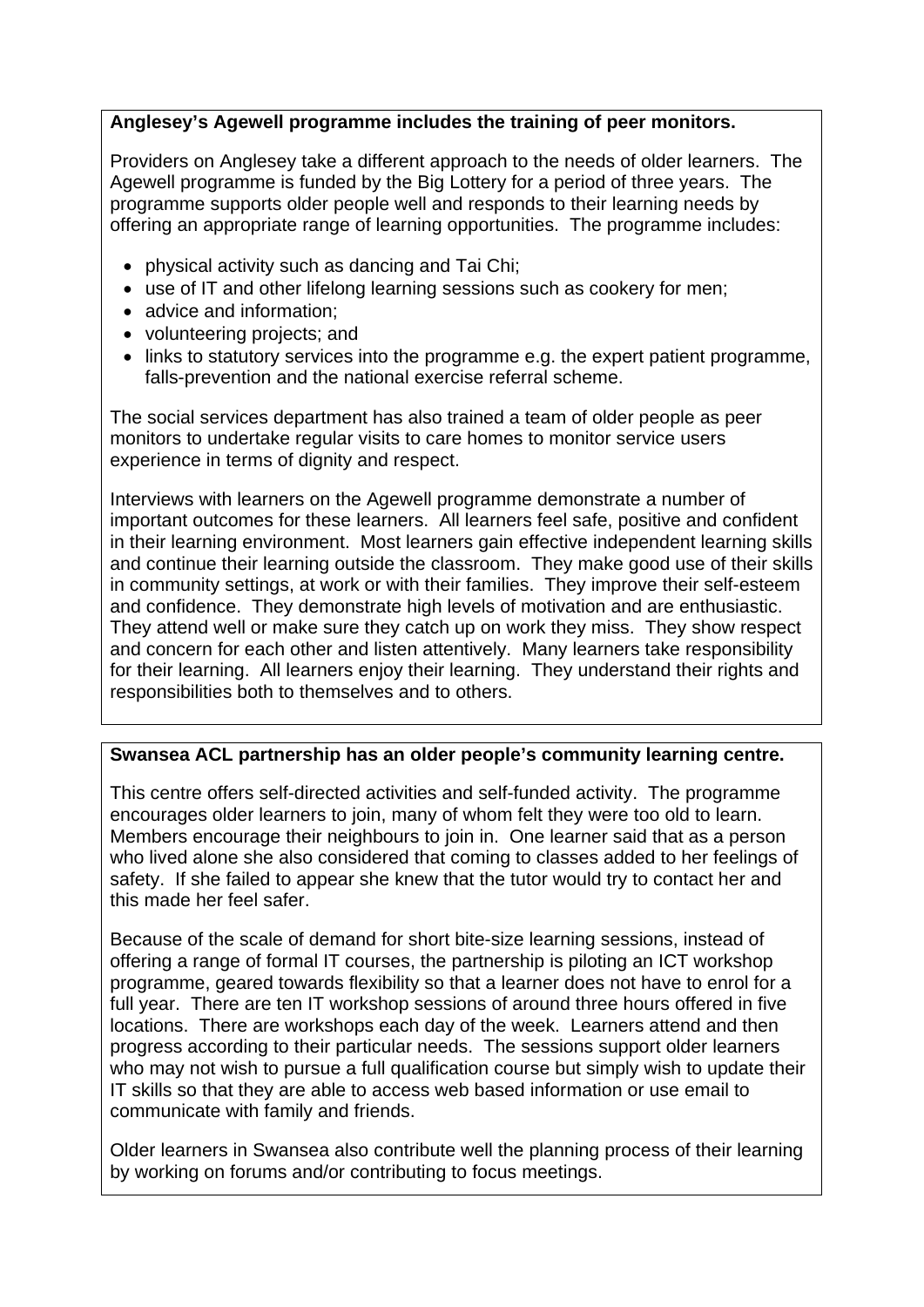# **Appendix 2: Evidence base**

- LLWR, Careers service and Employment data on people over 50;
- National census figures;
- Questionnaires from Older People's Co-ordinators;
- Visits to Gwynedd and Ynys Môn, Swansea, Caerphilly, Neath Port Talbot and Bridgend ACL partnerships; and
- Interviews with learners from ACL partnerships.

Literature reviewed included:

- Delivering Community Learning;
- Learning through Life Tom Schuller and David Watson:
- Taking Part? Active Learning for Active Citizenship and Beyond Marjorie Mayo and John Annette;
- Delivering community learning for Wales; Wales Government;
- Beyond Boundaries: The Beecham Report;
- Older People's Strategy;
- UN resolution for older people; and
- Review of all ACL inspection reports from the last inspection cycle.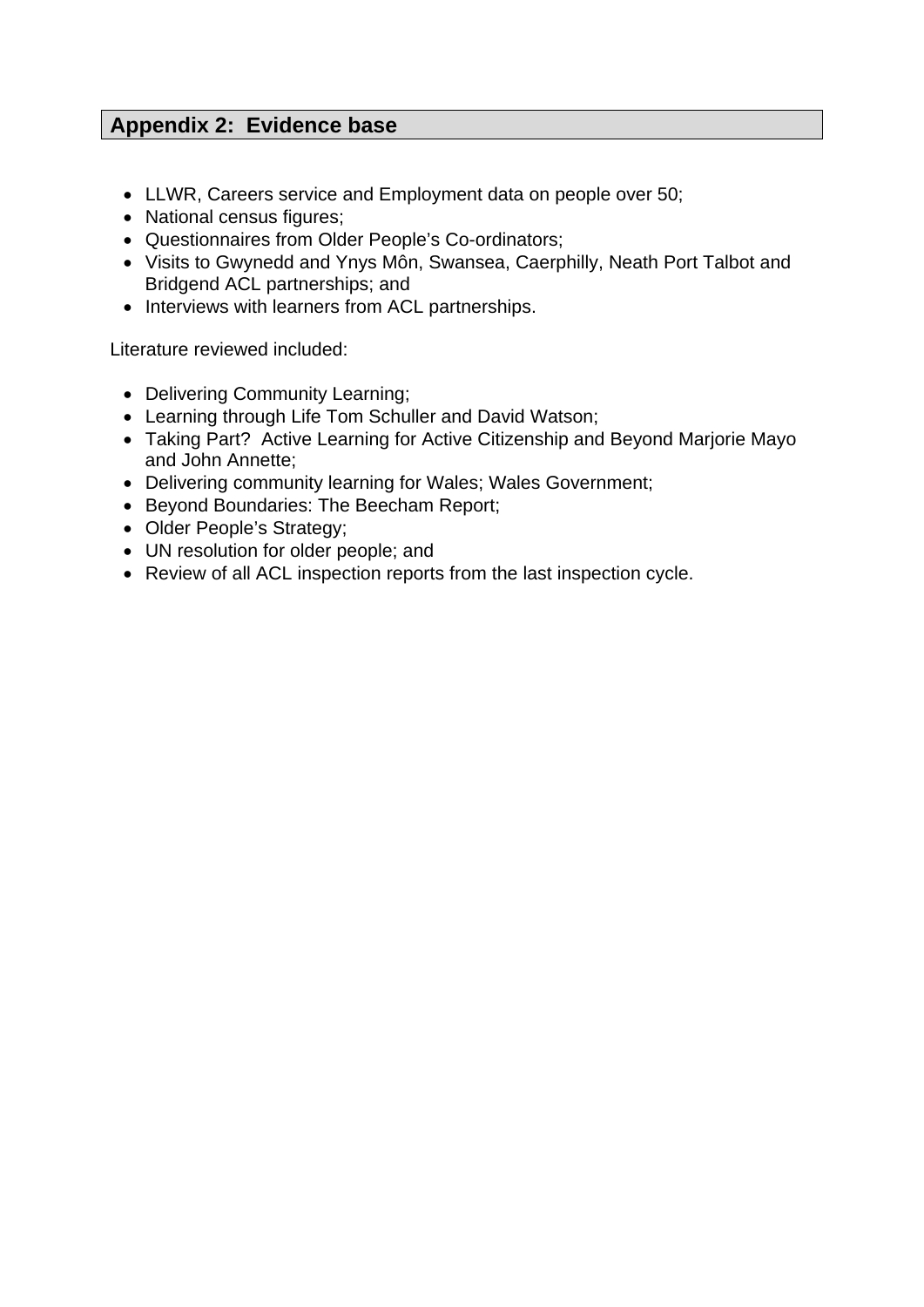# **Appendix 3: Population summary for United Kingdom, 2010**

# **Wales**

| Ages                   | Total     |      | <b>Males</b> |    | Females   |    |  |
|------------------------|-----------|------|--------------|----|-----------|----|--|
| <b>All Ages</b>        | 3,006,400 | $\%$ | 1,470,900    | %  | 1,535,500 | %  |  |
| 50-54                  | 193,600   | 6%   | 94,400       | 6% | 99,200    | 6% |  |
| 55-59                  | 186,200   | 6%   | 91,000       | 6% | 95,200    | 6% |  |
| 60-64                  | 202,800   | 7%   | 99,800       | 7% | 102,900   | 7% |  |
| 65-69                  | 162,800   | 5%   | 79,100       | 5% | 83,700    | 5% |  |
| 70-74                  | 132,700   | 4%   | 63,000       | 4% | 69,700    | 5% |  |
| 75-79                  | 106,600   | 4%   | 48,000       | 3% | 58,600    | 4% |  |
| 80-84                  | 79,500    | 3%   | 32,400       | 2% | 47,100    | 3% |  |
| 85-89                  | 51,100    | 2%   | 17,700       | 1% | 33,400    | 2% |  |
| 90 and over            | 25,400    | 1%   | 7,200        | 0% | 18,300    | 1% |  |
| <b>Percentage over</b> |           |      |              |    |           |    |  |
| 50                     |           | 38%  |              |    |           |    |  |

# **Scotland**

| Ages            | Total     |     | <b>Males</b> |    | Females   |      |
|-----------------|-----------|-----|--------------|----|-----------|------|
| <b>All Ages</b> | 5,222,100 | %   | 2,530,300    | %  | 2,691,800 | $\%$ |
| 50-54           | 366,200   | 7%  | 177,400      | 7% | 188,900   | 7%   |
| 55-59           | 324,000   | 6%  | 158,100      | 6% | 165,900   | 6%   |
| 60-64           | 327,500   | 6%  | 159,600      | 6% | 167,900   | 6%   |
| 65-69           | 254,800   | 5%  | 120,400      | 5% | 134,400   | 5%   |
| 70-74           | 219,100   | 4%  | 99,700       | 4% | 119,400   | 4%   |
| 75-79           | 176,100   | 3%  | 74,900       | 3% | 101,200   | 4%   |
| 80-84           | 122,900   | 2%  | 47,300       | 2% | 75,700    | 3%   |
| 85-89           | 71,400    | 1%  | 23,700       | 1% | 47,700    | 2%   |
| 90 and over     | 35,200    | 1%  | 9,200        | 0% | 26,000    | 1%   |
| Percentage over |           |     |              |    |           |      |
| 50              |           | 36% |              |    |           |      |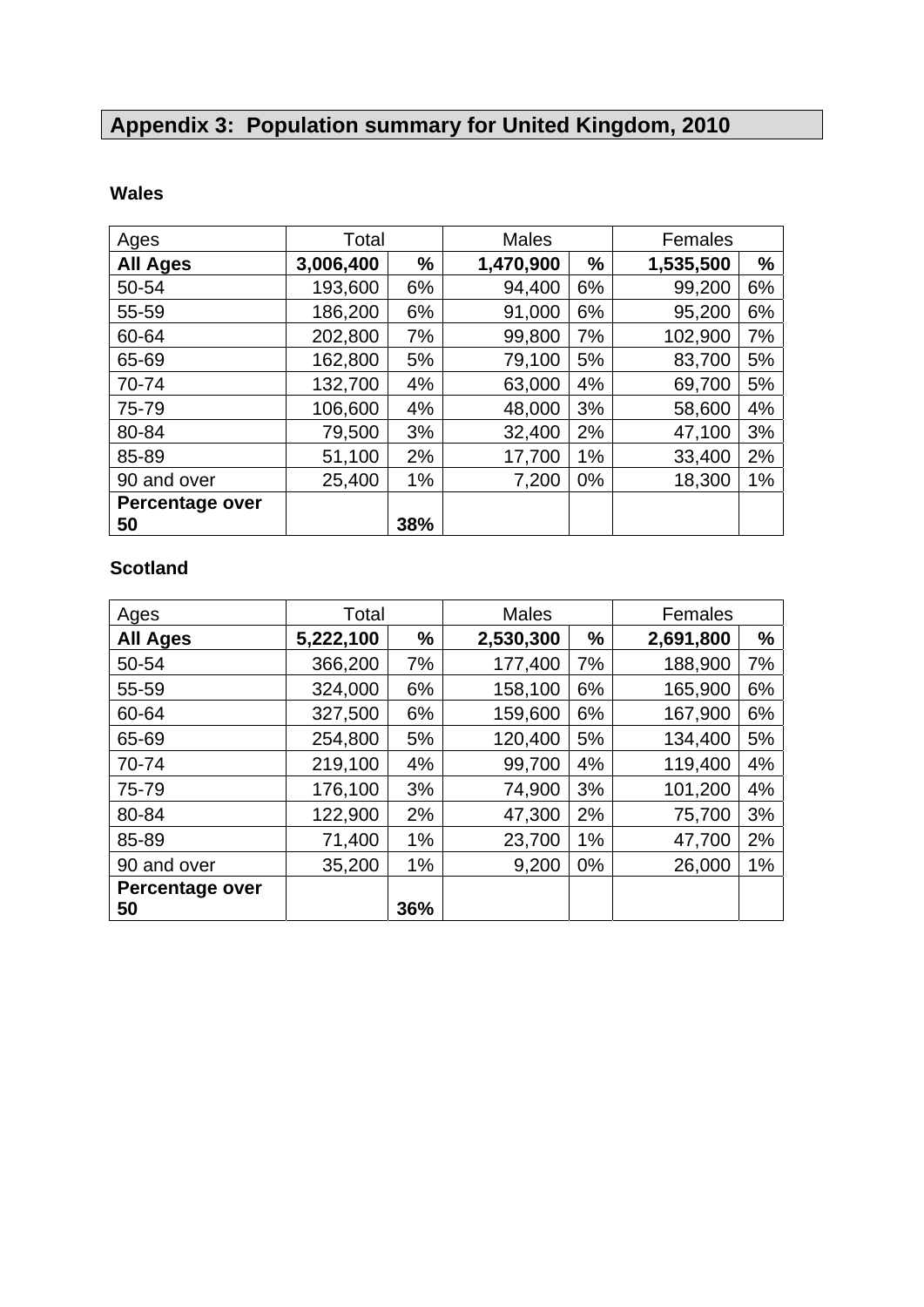# **England**

| Ages                  | Total      |     | <b>Males</b> |    | Females    |    |  |
|-----------------------|------------|-----|--------------|----|------------|----|--|
| <b>All Ages</b>       | 52,234,000 | %   | 25,757,600   | %  | 26,476,400 | %  |  |
| 50-54                 | 3,308,000  | 6%  | 1,637,200    | 6% | 1,670,800  | 6% |  |
| 55-59                 | 2,970,600  | 6%  | 1,460,700    | 6% | 1,509,900  | 6% |  |
| 60-64                 | 3,140,200  | 6%  | 1,535,300    | 6% | 1,604,900  | 6% |  |
| 65-69                 | 2,434,600  | 5%  | 1,174,600    | 5% | 1,260,000  | 5% |  |
| 70-74                 | 2,052,300  | 4%  | 968,200      | 4% | 1,084,100  | 4% |  |
| 75-79                 | 1,668,400  | 3%  | 749,100      | 3% | 919,200    | 3% |  |
| 80-84                 | 1,253,200  | 2%  | 513,400      | 2% | 739,800    | 3% |  |
| 85-89                 | 791,900    | 2%  | 278,000      | 1% | 513,900    | 2% |  |
| 90 and over           | 405,900    | 1%  | 115,000      | 0% | 290,900    | 1% |  |
| Percentage over<br>50 |            | 35% |              |    |            |    |  |

# **Northern Ireland**

|                 | Total     |      | <b>Males</b> |       | Females |      |  |
|-----------------|-----------|------|--------------|-------|---------|------|--|
| <b>All Ages</b> | 1,799,400 | $\%$ | 884,400      | %     | 915,000 | $\%$ |  |
| 50-54           | 113,300   | 6%   | 55,700       | 6%    | 57,600  | 6%   |  |
| 55-59           | 97,700    | 5%   | 48,900       | 6%    | 48,800  | 5%   |  |
| 60-64           | 93,200    | 5%   | 45,400       | 5%    | 47,800  | 5%   |  |
| 65-69           | 79,500    | 4%   | 38,000       | 4%    | 41,500  | 5%   |  |
| 70-74           | 63,700    | 4%   | 29,400       | 3%    | 34,300  | 4%   |  |
| 75-79           | 50,700    | 3%   | 21,900       | 2%    | 28,800  | 3%   |  |
| 80-84           | 37,000    | 2%   | 14,000       | 2%    | 23,000  | 3%   |  |
| 85-89           | 20,200    | 1%   | 6,700        | 1%    | 13,500  | 1%   |  |
| 90 and over     | 9,500     | 1%   | 2,400        | $0\%$ | 7,100   | 1%   |  |
| Percentage over |           |      |              |       |         |      |  |
| 50              |           | 31%  |              |       |         |      |  |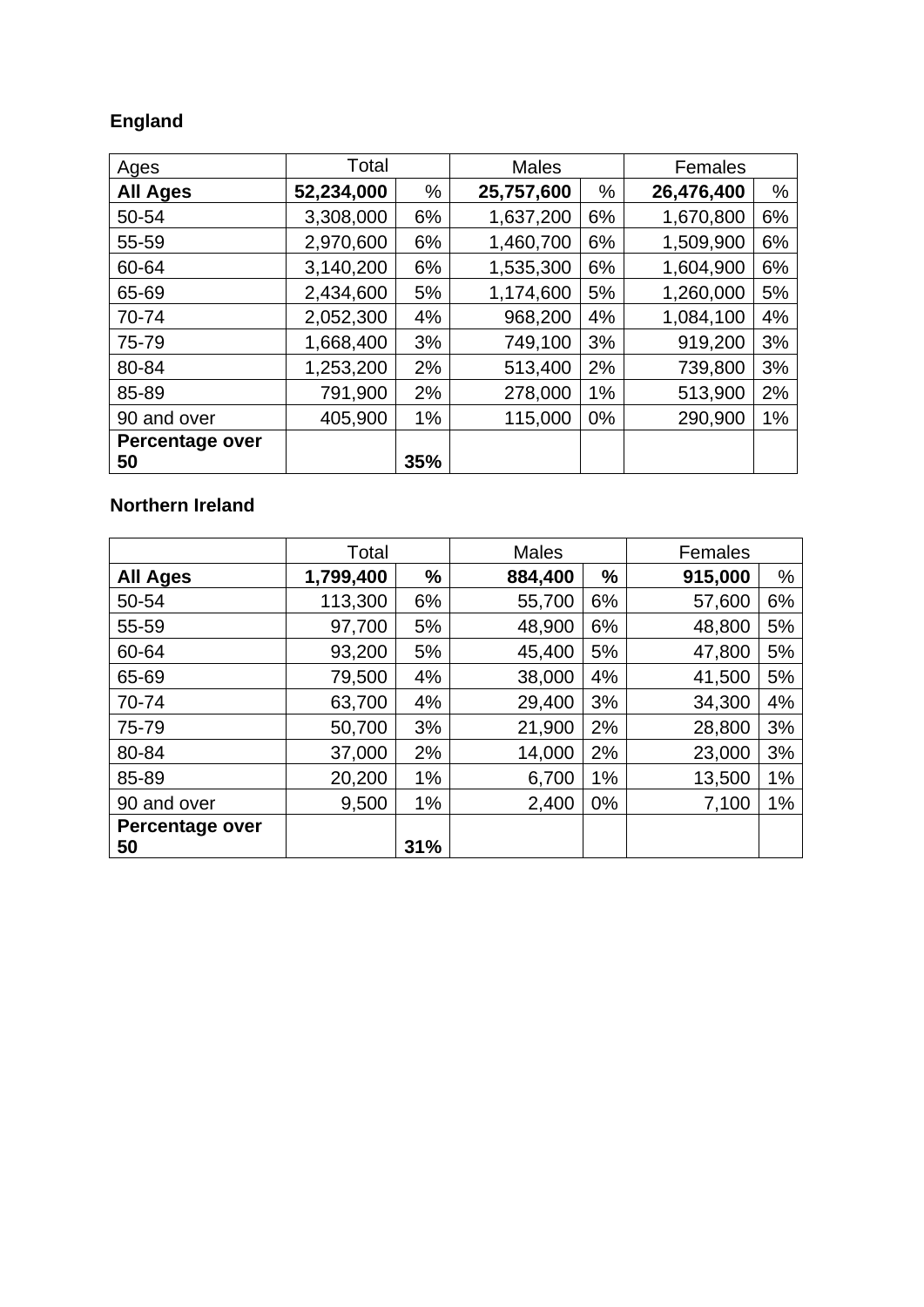# **Appendix 4: ACL partnerships in Wales**

| Partnership name     | <b>DfES funded provider name</b>                                                                                                                                                                                                                                                                                 |
|----------------------|------------------------------------------------------------------------------------------------------------------------------------------------------------------------------------------------------------------------------------------------------------------------------------------------------------------|
| <b>Bridgend</b>      | <b>Bridgend College</b><br>Bridgend County Borough Council - Adult Community<br>Learning                                                                                                                                                                                                                         |
|                      | University of Glamorgan Welsh for Adults<br><b>Workers Educational Association South (WEA(S)</b>                                                                                                                                                                                                                 |
| Cardiff              | <b>Barry College</b><br>Cardiff and the Vale of Glamorgan Welsh for Adults Centre<br>Cardiff Council - Schools and Lifelong Learning<br><b>Coleg Glan Hafren</b><br><b>Workers Educational Association South (WEA(S)</b><br><b>YMCA Wales Community College</b>                                                  |
| Carmarthenshire      | <b>Carmarthenshire County Council</b><br>Coleg Sir Gar<br>The South West Wales Welsh for Adults Centre (DACE)<br>Workers Education Association (WEA) South Wales                                                                                                                                                 |
| Ceredigion           | Aberystwyth University Mid Wales Welsh for Adults Centre<br><b>Ceredigion County Council</b><br><b>Coleg Ceredigion</b><br>Dysgu Bro Ceredigion Community Learning<br><b>Workers Educational Association South (WEA(S)</b>                                                                                       |
| Conwy/Denbighshire   | Coleg Harlech WEA(N)<br>Coleg Llandrillo<br><b>Yale College</b>                                                                                                                                                                                                                                                  |
| <b>Five Counties</b> | <b>Blaenau Gwent County Borough</b><br><b>Caerphilly County Borough Council</b><br><b>Coleg Gwent</b><br>Monmouthshire County Borough Council<br><b>Newport County Borough Council</b><br><b>Torfaen County Borough Council</b><br>Workers Educational Association South (WEA(S)<br><b>Ystrad Mynach College</b> |
| Flintshire           | <b>Bangor University Welsh for Adults</b><br>Coleg Harlech (WEA(N)<br>Deeside College                                                                                                                                                                                                                            |
| Gwynedd & Anglesey   | Coleg Harlech WEA(N)<br>Coleg Menai/ Coleg Meirion Dwyfor<br>Regional Language School Bangor University Welsh for<br><b>Adults</b>                                                                                                                                                                               |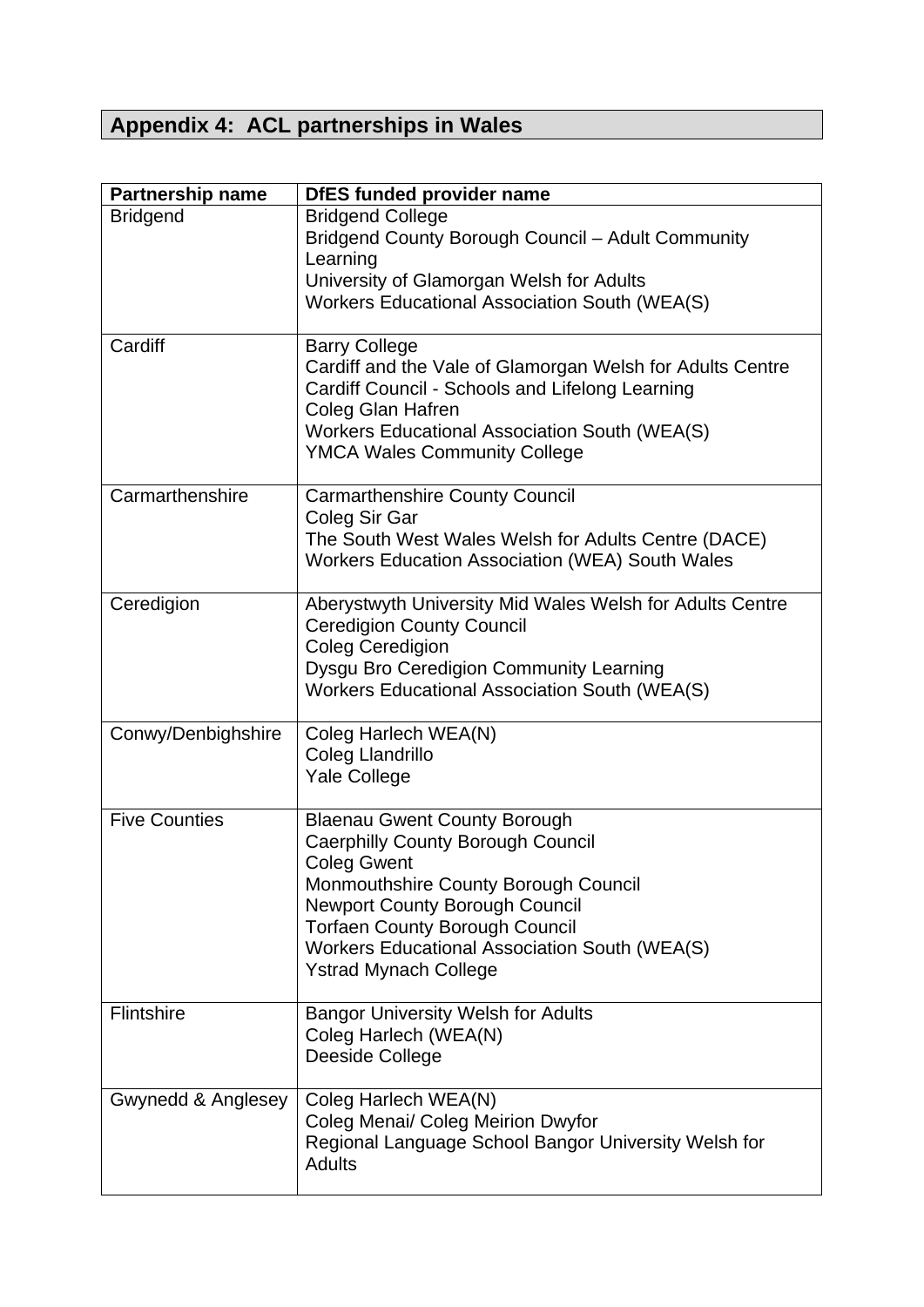| <b>Merthyr Tydfil</b>    | University of Glamorgan, WfA<br><b>Workers Educational Association South (WEA(S)</b><br>Merthyr Tydfil County Borough Council (MTCBC)<br><b>Merthyr College</b>                                                |
|--------------------------|----------------------------------------------------------------------------------------------------------------------------------------------------------------------------------------------------------------|
| <b>Neath Port Talbot</b> | <b>Neath Port Talbot College</b><br><b>Neath Port Talbot County Borough Council</b><br>South West Wales' Welsh for Adults Centre<br>Workers Educational Association South (WEA(S)                              |
| Pembrokeshire            | Pembrokeshire College<br><b>Pembrokeshire County Council</b><br><b>Workers Educational Association South (WEA(S)</b>                                                                                           |
| Rhondda Cynon Taff       | Coleg Morgannwg<br><b>RCT Local Authority - Adult Education</b><br>University of Glamorgan Welsh for Adults<br><b>Workers Educational Association South (WEA(S)</b><br><b>YMCA</b>                             |
| Swansea                  | <b>Gower College</b><br>Regional Language School Welsh for Adults<br><b>Swansea City and County Council</b><br><b>Workers Education Association (S)</b>                                                        |
| Vale of Glamorgan        | <b>Barry College</b><br>Cardiff and the Vale of Glamorgan Welsh for Adults Centre<br>Vale of Glamorgan County Council<br><b>Workers Educational Association South (WEA(S)</b><br><b>YMCA Community College</b> |
| Wrexham                  | Coleg Harlech/WEA (N)<br><b>Yale College</b><br>Wrexham CBC's Leisure and Culture Department                                                                                                                   |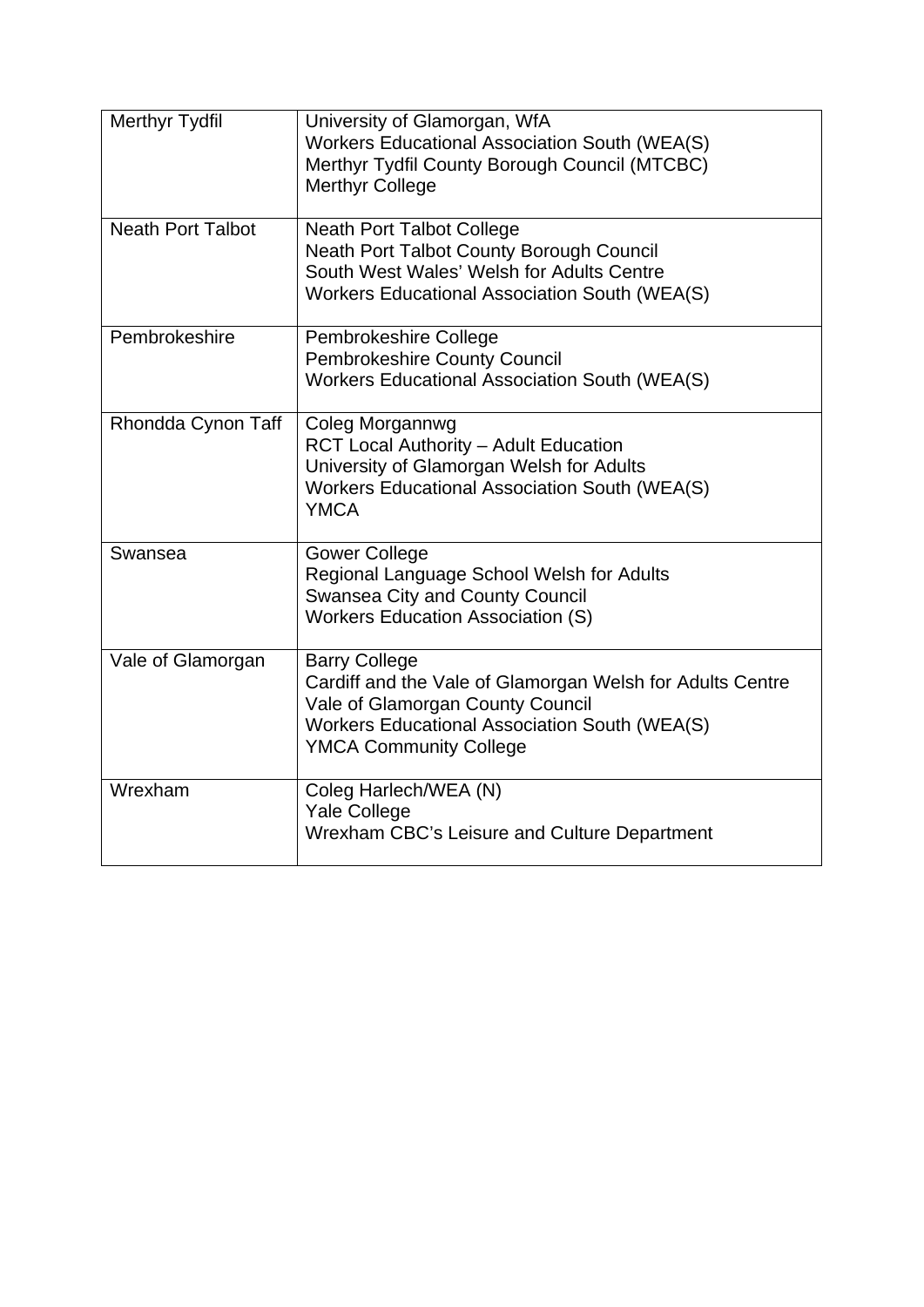# **Appendix 5: Careers Wales; adult contacts – older learners 2008/2009**

#### **Total number of all clients:** Information giving 27,324

Guidance sessions 28,953

|       |       | Information giving |       | Guidance sessions |        |       |  |
|-------|-------|--------------------|-------|-------------------|--------|-------|--|
| Age   | Male  | Female             | Total | Male              | Female | Total |  |
| 50-59 | 3.132 | 1,804              | 4,936 | 3,607             | 1.913  | 5,520 |  |
| $60+$ | 500   | 175                | 675   | 520               | 102    | 622   |  |
| Total | 3.632 | 1.979              | 5,611 | 4.127             | 2.015  | 6.142 |  |

# **Appendix 6: Older People's Monitor**

The purpose the Older People's Monitor is to 'monitor' the wellbeing of older people (aged 50 and over) in Wales. It aims to provide a multi-dimensional, reliable and current picture of wellbeing. It is the first in a series of monitors which will allow the Welsh Government and its partners to monitor and respond to key trends as well as raising awareness of issues that need to be tackled. The next Monitor in the series is planned for 2011.

The Monitor reports key published data: the most relevant, up-to-date and high quality evidence based on a review by Cardiff University and importantly the voices of older people themselves via a qualitative study undertaken by Glyndwr University.

The wellbeing indicators reported in the chapters are based on the UN Principles for Older Persons and the Welsh Government's Strategy for Older People in Wales Indicators of Change. Department of Work and Pension Opportunity Age Indicators are also included where appropriate. These indicators are reported on an all-Wales level.

A report from the monitor:

http://wales.gov.uk/caec/research/ocsro/executivesummary;jsessionid=qLWQNs8SG MtsmhVW1sblWP5GZtcWnFnDSVnXGDBbW29fTczbJcvk!-36623044?lang=en

Summary of issues identified:

- Most respondents described social attitudes towards older people as negative.
- The majority of respondents had concerns about ageing.
- The most prominent were concerns about mental deterioration and maintaining independence.
- The concern most often raised related to the prospect of entering residential care.
- A wish was expressed for more freely available information detailing the entitlements for older people.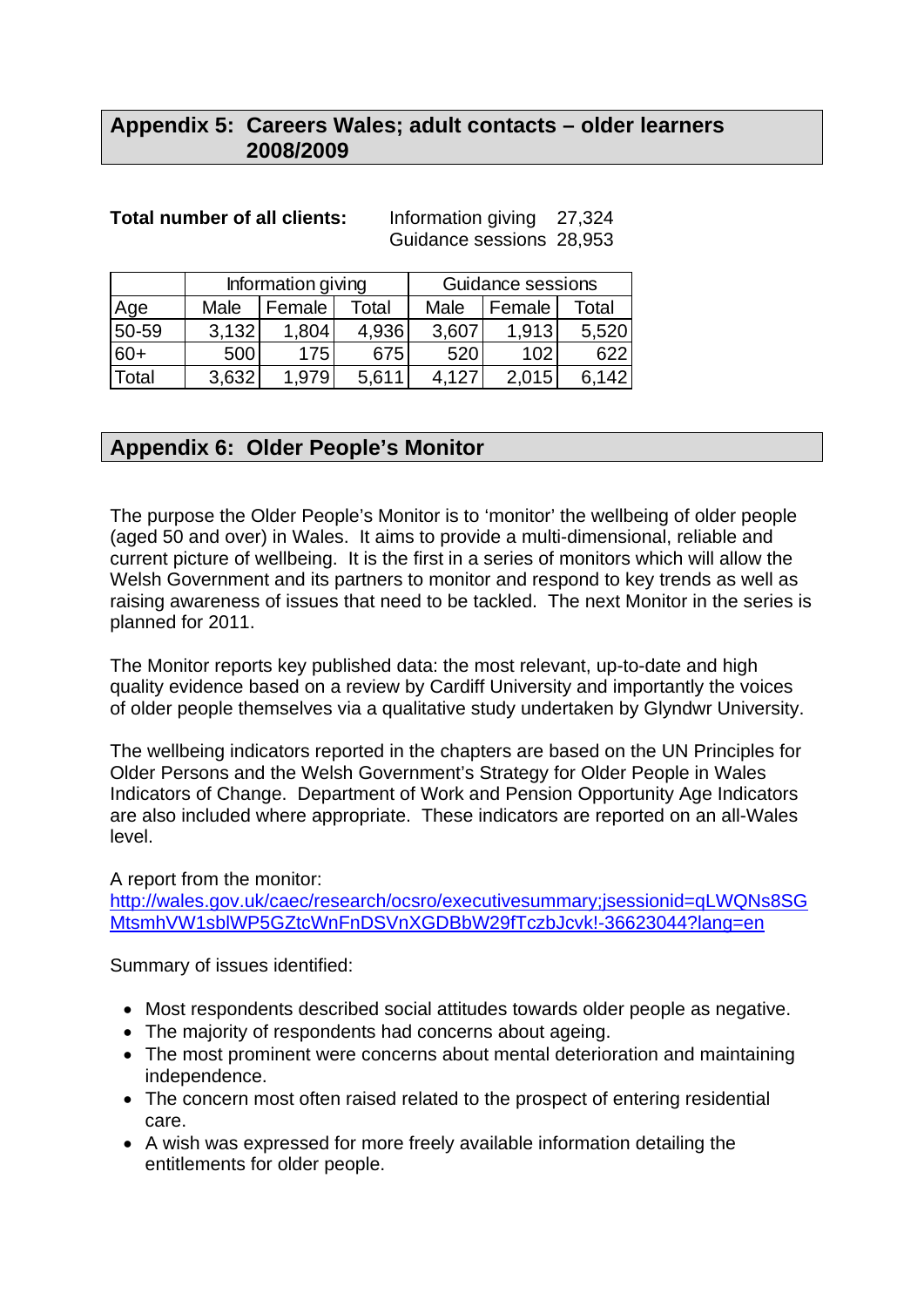- Respondents were unhappy about the prospect of paying for health and social care needs in old age. This was perceived as discriminatory by those who had saved and been careful.
- Those in employment wanted to carry on working as long as they could (albeit with a reduction in hours).
- Respondents had age-related expectations of health. That is good health was described as 'good for my age' as opposed to good per se.
- Whereas generally GP services were perceived positively, perceptions of hospital care were variable and, in respect of older people's care in hospital, mostly negative.
- Neighbourhood and community were cited as key components regarding satisfaction with current accommodation and perceptions of security.
- In terms of social participation, respondents could be categorised as either 'joiners' or 'loners'.
- Financial security was perceived as very important, and most respondents expressed concerns about the current economic crisis.
- Respondents were generally positive about young people, especially where they had contact with young people through family, work or the local community.
- Most respondents placed importance upon a healthy diet and claimed to eat healthily.

# **Appendix 7: Analysis of sample of ACL learner enrolments 2007-2010**

#### **Learner analysis - All age groups and curriculum choice**

Analysis in this remit is based on a scrutiny of approximately 13,000 Learner Enrolment records of learners aged 50 and above over a period of 3 years. The data was provided for this survey by a sample of five ACL partnership providers.

|        | Subject Area                | 50-54 | 55-59 | 60-64 | 65-69 | 70-74 | 75-79           | 80-84           | 85-89 | $90+$       |
|--------|-----------------------------|-------|-------|-------|-------|-------|-----------------|-----------------|-------|-------------|
| Male   | Art and craft               | 42    | 52    | 192   | 102   | 49    | 75              | 31              |       | 0           |
| Female | Art and craft               | 222   | 353   | 488   | 458   | 336   | 159             | 70              | 34    | 10          |
| Male   | <b>Employment related</b>   | 100   | 63    | 96    | 100   | 65    | 51              | 149             | 5     | 4           |
| Female | Employment related          | 230   | 235   | 251   | 318   | 452   | 273             | 25              | 36    | 8           |
| Male   | <b>Food and Nutrition</b>   | 15    | 13    | 23    | 34    | 16    | 13              | 6               | 0     | $\mathbf 0$ |
| Female | <b>Food and Nutrition</b>   | 75    | 49    | 62    | 45    | 49    | 38              | 11              | 5     | 3           |
| Male   | Health                      | 2     | 10    | 6     | 3     | 6     | 9               | 3               | 2     | 0           |
| Female | Health                      | 65    | 70    | 60    | 50    | 39    | 29              | 10              | 9     |             |
| Male   | History                     | 5     |       | 8     | 14    | 4     | 10              | 2               |       | 0           |
| Female | History                     | 12    | 24    | 33    | 23    | 16    | 10 <sup>1</sup> | $\overline{2}$  | 0     |             |
| Male   | Ш                           | 103   | 127   | 245   | 315   | 242   | 245             | 157             | 20    | 2           |
| Female | Iщ                          | 315   | 325   | 446   | 527   | 563   | 323             | 64              | 34    | 8           |
| Male   | Languages                   | 68    | 87    | 163   | 173   | 106   | 63              | 33              | 4     |             |
| Female | Languages                   | 284   | 217   | 230   | 188   | 128   | 52              | 5               | 17    | 2           |
| Male   | Literacy                    | 76    | 32    | 29    | 38    | 13    | 16              | 13              | 0     | 0           |
| Female | Literacy                    | 180   | 157   | 96    | 66    | 44    | 21              | 0               |       | 0           |
| Male   | Music                       | 24    | 29    | 40    | 47    | 38    | 19              | 9               |       | 0           |
| Female | <b>Music</b>                | 22    | 28    | 36    | 39    | 49    | 23              | 5               | 3     | 0           |
| Male   | Personal development        | 61    | 23    | 46    | 25    | 5     | 9               | 15              | 0     | 0           |
|        | Female Personal development | 83    | 70    | 60    | 50    | 39    | 29              | 10 <sup>1</sup> | 9     |             |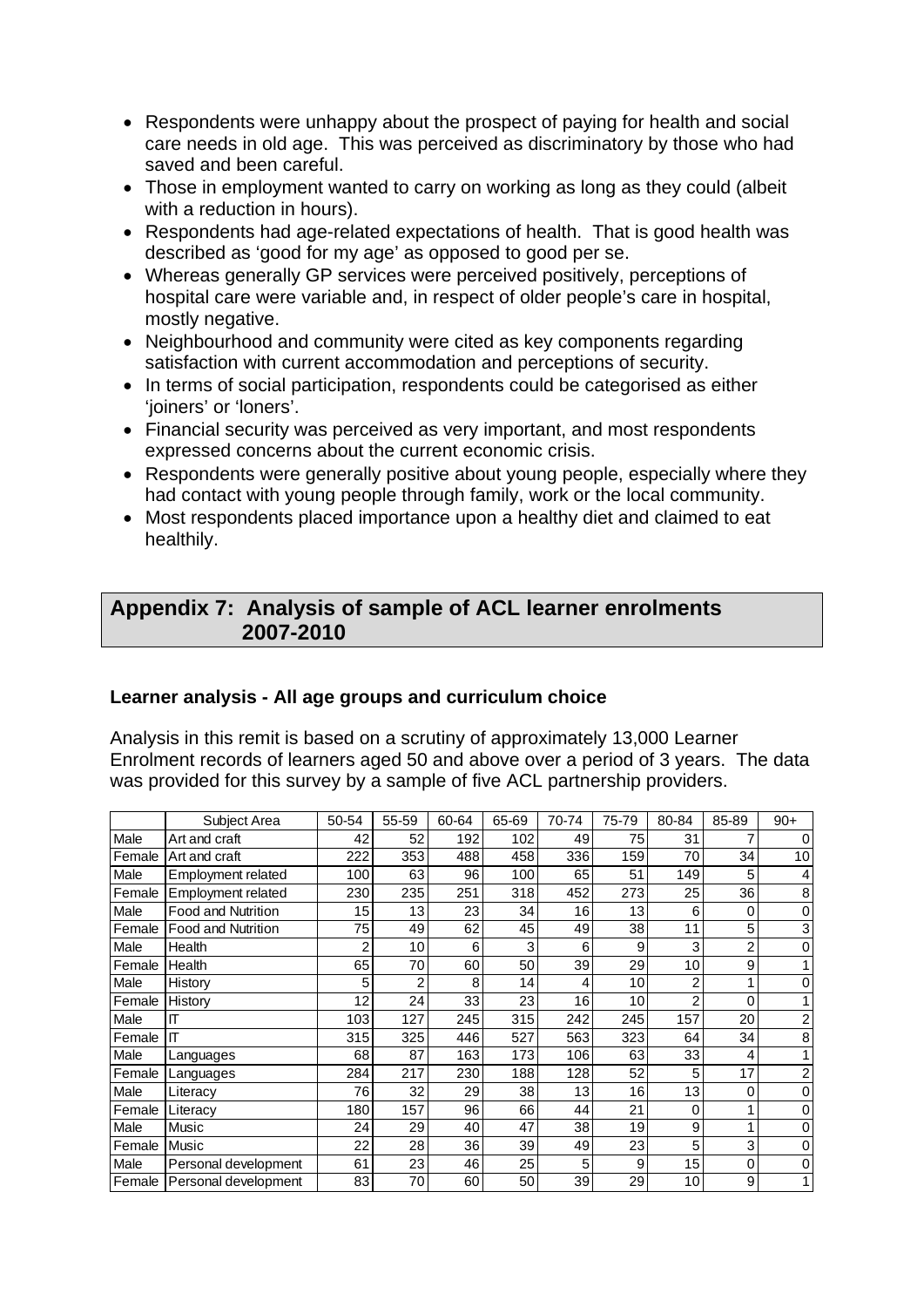# **Appendix 8: Background to the Strategy for Older People in Wales**

There is already a need in Wales to plan ahead for an ageing population and improve the number and quality of services offered to people over 50. These factors prompted the Welsh Government to set up an Advisory Group tasked with advising on the needs of older people in Wales.

You can find out more about the Advisory Group's recommendations and a summary of their findings on to their website at:

http://wales.gov.uk/topics/olderpeople/publications/whenim64/?lang=en. Their work has informed the development of a Strategy for Older People in Wales that launched in January 2003. This landmark Strategy takes into account **the United Nations.** 

#### **Principles for Older Persons; these are independence, participation, care, self-fulfilment and dignity.**

#### **Welsh Government plans**

- **Valuing older people:** The Welsh Government is committed to tackling discrimination against older people, promoting positive images of ageing and giving older people a stronger voice in society, by:
	- $\triangleright$  a National Partnership Forum for Older People;
	- $\triangleright$  developing ways of promoting a positive image of older people;
	- $\triangleright$  involving older people in their local community, planning local services and infrastructure;
	- $\triangleright$  developing policies to tackle poverty and social exclusion;
	- $\triangleright$  promoting the development of integrated services to meet older people's needs; and
- developing a better community transport system.
- **Employment and learning:** To promote and develop older people's capacity to continue to work and learn for as long as they want, and to make an active contribution once they retire, by:
- $\triangleright$  supporting the recruitment and retention of older people in employment;
- $\triangleright$  tackling discrimination in employment on the grounds of age;
- $\triangleright$  helping older people to set up their own business if they want to;
- $\triangleright$  helping older and retiring business people pass on their experiences to new entrepreneurs;
- $\triangleright$  providing older people with as much information as they need on learning opportunities in their area; and
- $\triangleright$  a network of community learning centres and IT facilities across Wales
- **Health:** To promote the health and wellbeing of older people through integrated planning, service delivery frameworks and more responsive diagnostic and support services, by:
	- $\triangleright$  promoting good health amongst older people;
	- $\triangleright$  addressing the variations in standards of care;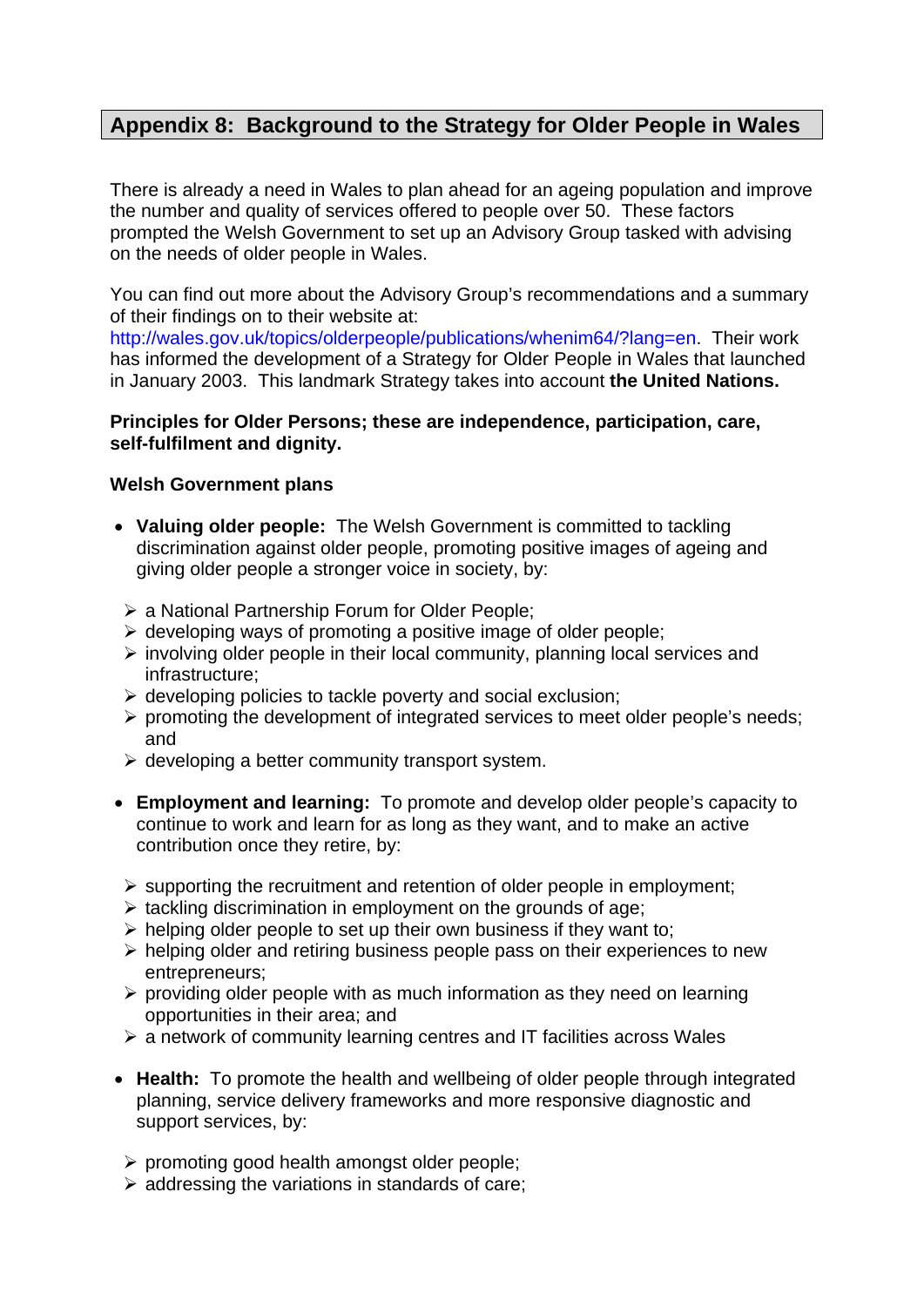- $\triangleright$  reducing the impact of illness and disability for older people;
- $\triangleright$  improving the Primary Care and Community Services; and
- $\triangleright$  developing high quality services in optometry, dental care, nutrition, hearing and pharmacy services
- **Independence:** To provide high quality services and support, which will allow older people to live as independently as possible in a suitable and safe environment, and to make sure that acute, primary and specialist services are available to older people when they need them, by:
- $\triangleright$  encouraging the adequate supply of suitable housing and adaptations that will allow older people to live independently for as long as possible;
- $\triangleright$  setting up unified assessment procedures for health and social care;
- $\triangleright$  supporting the development of intermediate care services close to home; and
- $\triangleright$  promoting availability of choice in the range of domiciliary care service.

The strategy is set in a ten-year framework of action. For more information on the action plan log on to:

http://new.wales.gov.uk/topics/health/publications/socialcare/guidance1/services/?lan g=en

#### **Strategic objectives**

- To work with the UK Government to support the recruitment and retention of older people in employment;
- To work with the UK Government in the implementation of legislation to tackle discrimination in employment on the grounds of age;
- To help more older people to set up their own businesses and to encourage the transfer of knowledge and experience from older/retired business people to new entrepreneurs;
- To promote the benefits of learning and to provide readily accessible information and advice to potential learners of all ages on learning opportunities available;
- To create a network of community learning centres throughout Wales in line with local need; and
- To promote and develop the availability of IT facilities in communities and IT skills for older people.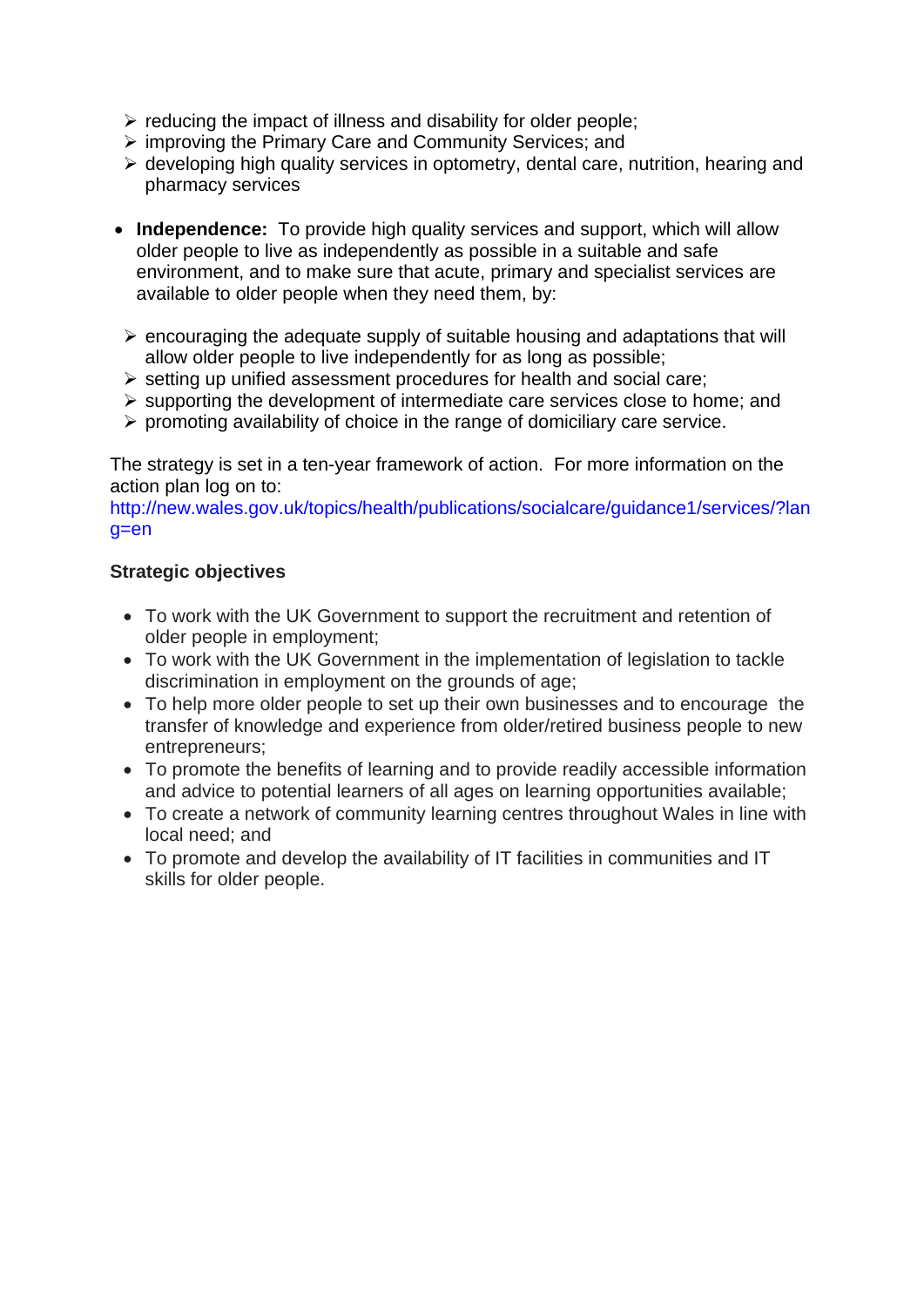# **Appendix 9: Community learning policy statement**

#### **What is adult community learning?**

ACL embraces a wide range of learning opportunities, which is difficult to encapsulate within a short definition. However, the absence of a commonly agreed definition of ACL has resulted in inconsistencies of provision throughout Wales and an inability to identify and evaluate this complex, but significant area of lifelong learning. Therefore, taking into account feedback from learning providers and other stakeholders, we define ACL as:

*Flexible learning opportunities for adults, delivered in community venues to meet local needs.* 

- ACL is **flexible** as it involves the delivery of primarily short and part-time courses available at a range of times and venues.
- ACL is largely **targeted at adults over the age of 25**.This does not exclude younger adult learners. ACL is an important thread in the *Welfare to Work*  agenda providing a vital opportunity for those not engaged in education, employment or training to participate in learning.

ACL provision should be devoted to prioritise the following groups of learners:

- anyone aged 16 and above accessing an ACL basic skills and/or ESOL programme, including contextualised basic skills and citizenship courses;
- those who are not currently in education, training or employment and are in receipt of state benefits or support (excluding state retirement pension); or
- those aged 50 plus who are not in full-time employment.

Further Information at:

http://wales.gov.uk/topics/educationandskills/learningproviders/communitylearning/de liveringlearning/?lang=en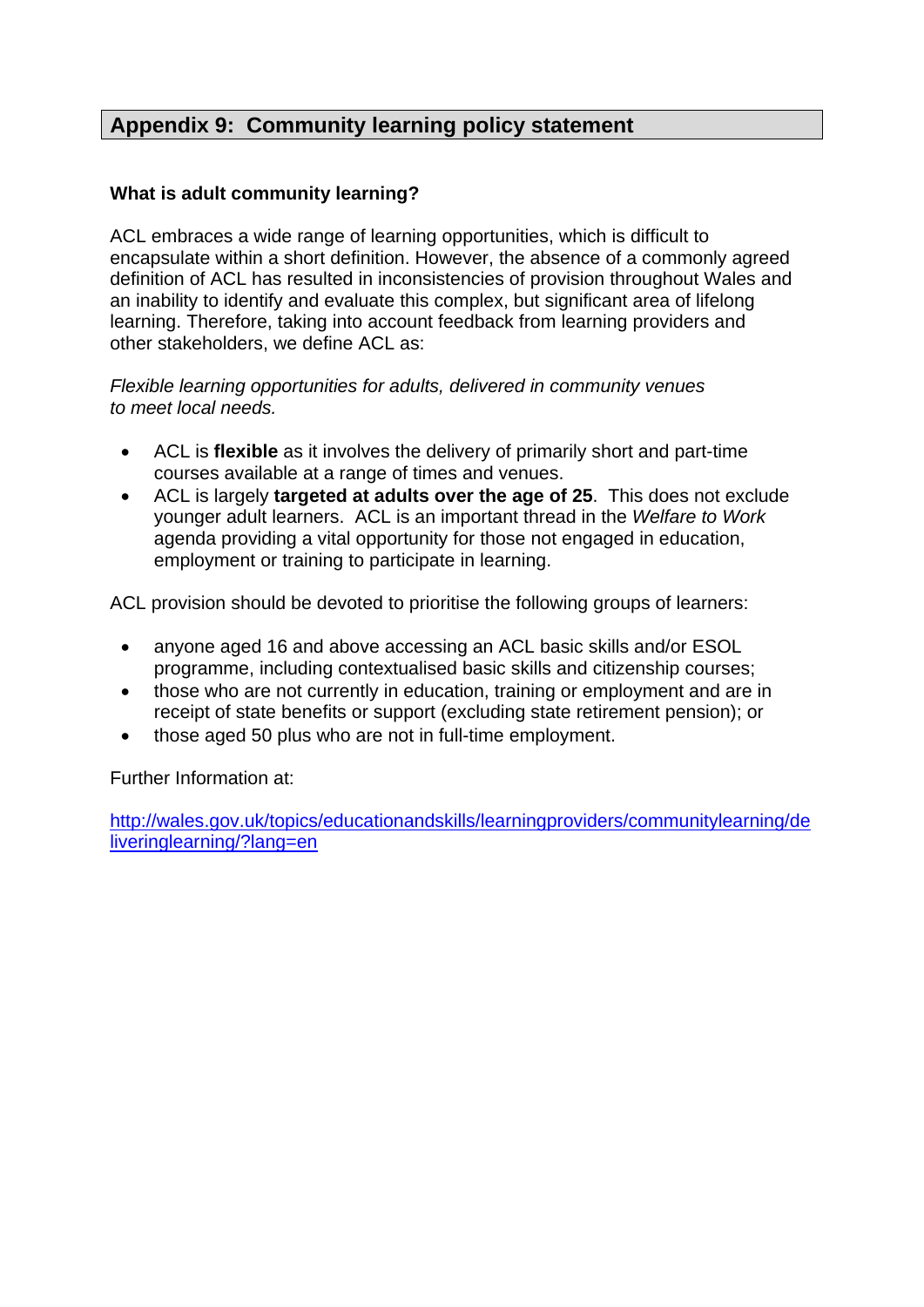# **Appendix 10: Summary of Older People's Co-ordinators' responses**

Estyn sent a questionnaire to each of the co-ordinators to ask them about their views and experience of older people with regard to attitudes towards and delivery of education for older people in their area.

All OPCs completed a questionnaire for this report and say that older people face a range of barriers in continuing to learn. They include the following:

- cost of attending courses;
- availability of transport;
- older people believing they are too old to learn;
- lack of ambition from other professionals;
- family responsibilities impacting on older people's opportunities;
- accredited learning creating a barrier for many older people;
- where, how and when:
- lack of confidence:
- older person's issues/perceptions about personal appearance or present fitness to be able to take part in physical activity; and
- lack of ambition from other professionals.

OPCs also describe programmes developed for older learners in their areas. In many ACL partnerships there are examples of older people's groups being encouraged to be self-supporting. This has happened mostly in art and craft, creative activities and local history. For example: a group of eight female learners all 65+ who engage in craft and poetry sessions have become a club within the local community learning centre. This methodology can be one way to support participation and self-fulfilment as long as the learners have the skills to maintain the running of the club.

The contact that OPCs have with the ACL partnerships across Wales is variable. Some have contact at regular intervals but others have no regular contact or none at all.

OPCs do not have ways to promote a range of learning options for older people and many talk about projects that bring resources, but many of the projects are short term or not co-ordinated well. An example is the Click programme advertised by the BBC recently.

#### **Summary of OPCs responses to questions**

#### **Q1 Do older people in your experience want to continue to learn?**

Overall, around 60% of older learners in contact with OPCs are interested in continuing to learn.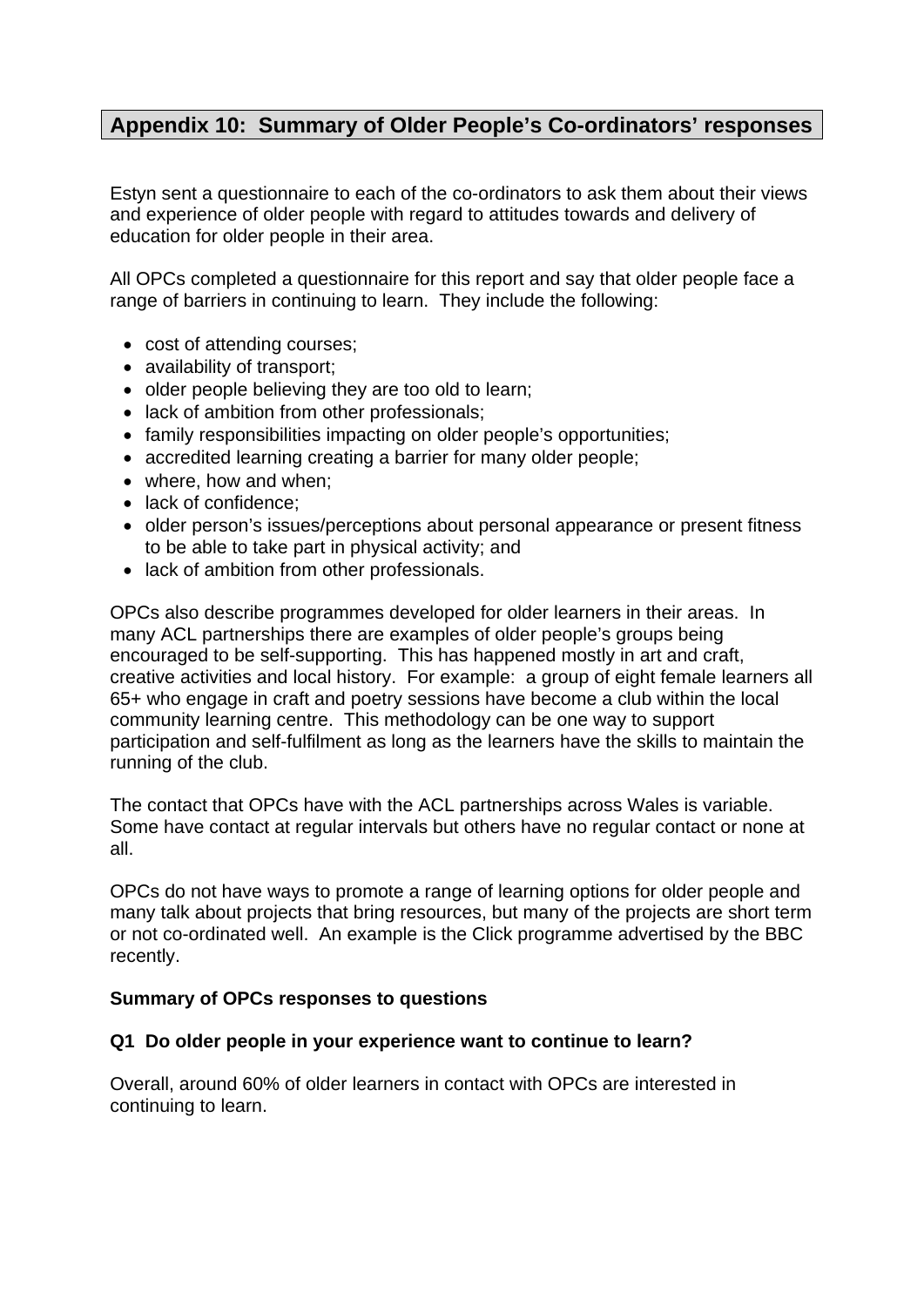# **Q2 How many have found it difficult to continue to learn?**

OPC's assessment:

 A majority of older learners experience barriers to continuing their learning. This number links significantly with the numbers that OPCs estimate would welcome opportunities to return to learn.

Other issues that affect older learners accessing learning:

- cost of courses;
- $\bullet$  transport especially in rural areas;
- reduced numbers of learning options because of reduction in funding allocations;
- times when free IT is accessible;
- discomfort with concessionary rates, especially if needing to say receiving benefits;
- lack of confidence to join in, especially if school experience was negative;
- participation in active leisure activities being limited by personal appearance perceptions and levels of fitness;
- delivery mode preventing regular attendance for those who are carers;
- lack of flexibility with accredited learning courses to allow older learners to attend and to choose whether to be awarded credit;
- interpretation by providers of the Age Discrimination Act, which has created less concessions for older learners; and
- a few examples where venues are not accessible mostly in rural areas.

#### **Q3 Have you any examples where older learners have organised their own learning activities that help them maintain or develop new skills?**

Analysis of OPCs replies indicated that around:

- 9% of replies knew many older learners who organised their own learning;
- 36% of replies said about half of older learners organised their own learning:
- 28% of replies said under half of older learners organised their own learning; and
- 27% of OPCs gave no answer to the question.

Further information:

- Most OPCs recognised the importance of older learners self-organised groups. Examples of "So You want to Learn". This group has a constitution.
- Health and Wellbeing Group and an IT group for 50 weeks a year.
- One local authority has a large number of 50+ featuring arts and craft, dancing and exercises.
- Four other local authority areas mentioned clubs for older learners.
- A few OPCs recognised that they do not have not enough information about self-help groups and the importance of learning through social gatherings: relating to peer to peer learning where all learn, and recognising that all teaching is of great importance.
- Possible support from local authority adult education to establish clubs.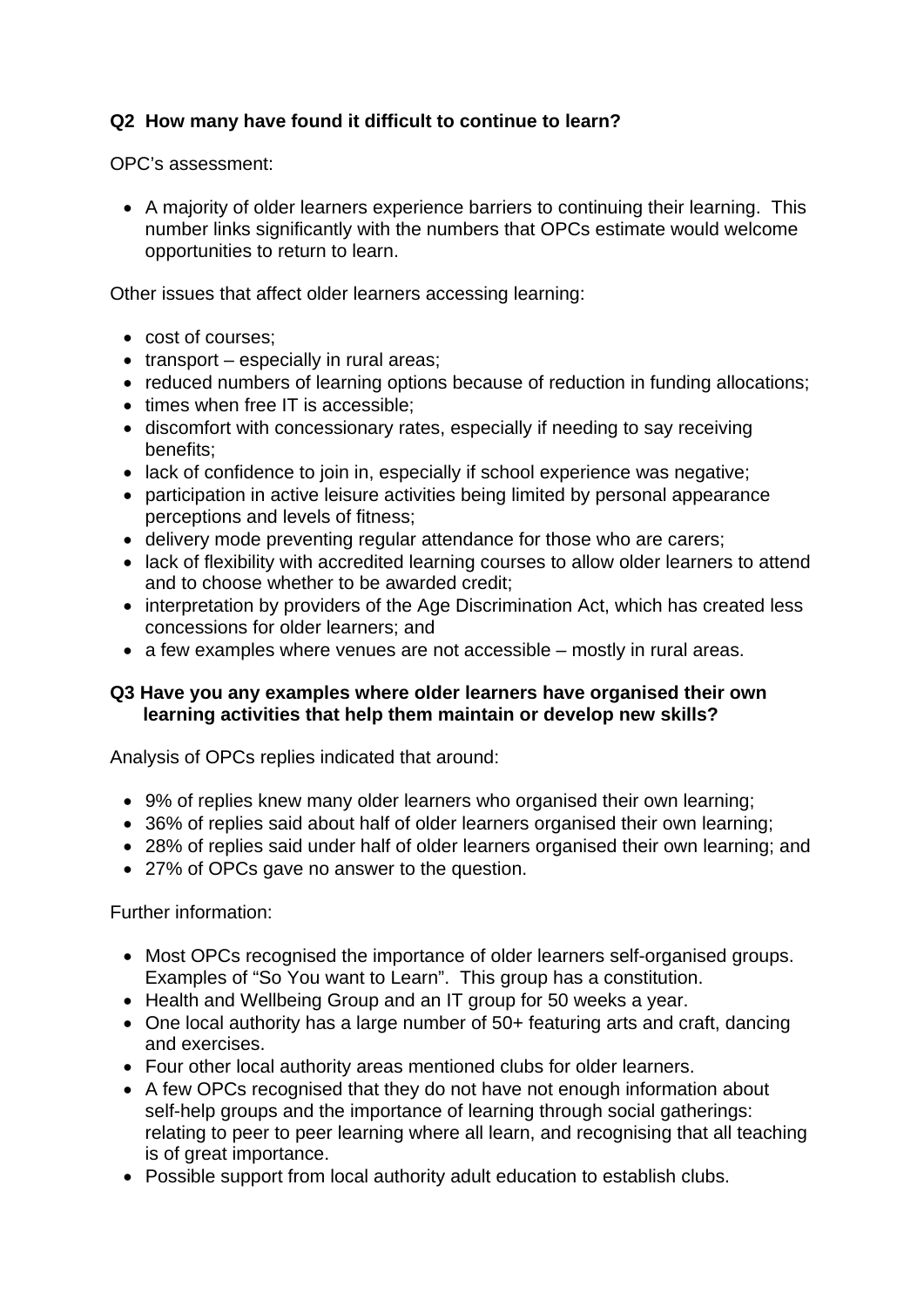- A few OPCs mentioned University of the third Age (U3A).
- Two OPCs recognised the 50+ Forum as a learning organisation organising speakers on a regular basis to inform members in order to support other older people within the community. Contact with groups such as VCVS, VVB, the Community Health Council and Age Cymru.
- Merched y Wawr have 1,050 members across this county who are involved in informal learning. Age Concern provides IT learning for older people and the WI, with 970 members, also organises classes.
- An older people's group brokering their own sessions with a local further education college
- A community history group writing about their community's history.
- The Agewell programme includes members of the cooking for men cookery classes becoming confident enough in their cooking skills to prepare light lunches at the centre.
- Peer monitors programme: a Social Services Department trains a team of older people to undertake regular visits to care homes to monitor service users' experience in terms of dignity and respect.
- A local authority funded swimmers 'class' had been in place for 30 years, although it could only loosely be termed as a 'class'. The local authority and the community school where it was based appreciated the social, health and community value of this 'class'. All swimmers were over 50, some into their 80s and 90s. About 10 years ago, due to reduced community learning funding, the swimming group was told that funding and support would no longer be available through the local authority. The swimmers then started a community constituted group, which not only sought funding and support to continue the swimming, but also ensured the sustainability of all community activity which took place at this community school and surrounding area. To justify the continuance of the swimming 'classes,' the group reformed itself into a 'healthy living' class, with one hour in the pool for physical exercise, and one hour in the classroom to learn about healthy eating and how to improve both their physical and mental wellbeing. That class is still popular and running today with over 35 participants, age ranging from 50 to 80, female gender 95% and male 5%. It meets for an hour a week over 50 weeks of the year. Learning skills have improved confidence, mobility, mind and body.
- An information and communication technology group with 10 participants ranging in age from 50 to 75; female gender 50% and male 50%. Basics of keyboard, mouse and programs. Progression into digital inclusion internet, use of digital cameras etc.

#### **Q4 Are older people in your area currently able to access further education and training that will support them to improve their chances of staying in employment?**

- The OPCs found this more difficult to estimate. There were few examples given, although many of the OPCs recognised the significant contribution that learning activities made to older people's wellbeing.
- Most of the OPCs talked about the range of learning opportunities available and the range varied considerably between local authority areas.
- Two OPCs reported that low esteem and the belief that training is for younger people raises barriers for older learners. In a few cases, OPCs felt that training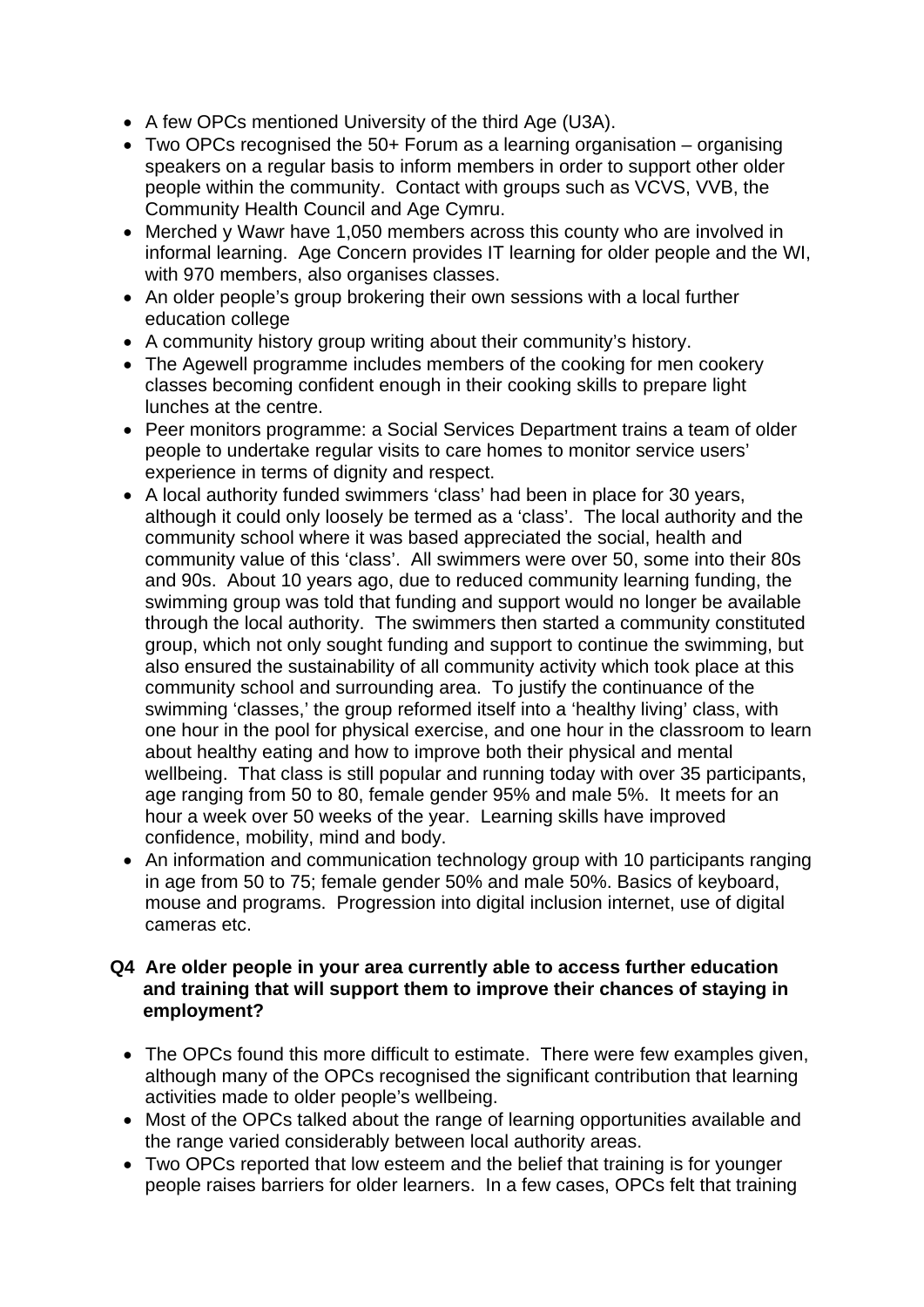is only designed with young people in mind and that large training providers often only use illustrations of young people to advertise learning opportunities.

OPCs mentioned these funding sources:

 European Funding: New Work Connections and Swansea Workways will now provide a gateway to learning and employment as well as, for example, initiatives such as Skill Build through Employment Training, Future Jobs Fund, Job Match, Torfaen Training, the Department of Work and Pensions (DWP), the Working Skills for adults programme and the React scheme. The Agewell programme has established a number of volunteering opportunities and we have had instances where people have returned to employment.

#### **Q5 How much contact do you have, as a worker, with providers of adult community learning in your area?**

Fifty per cent of OPCs replied, indicating levels of contact with ACL partnerships at the frequency of:

| Once a year  | 18% |
|--------------|-----|
| Once a term  | 18% |
| Regularly    | 55% |
| Not answered | 9%  |

- There is a wide range of differing contacts and meetings in many authorities.
- Reference was made to support for skills development via activities such as taster sessions. A range of voluntary sector organisations can be involved in providing adult learning opportunities in community settings, for example Age Concern, MIND, Housing Associations and Communities First partnerships.
- OPCs work with 59+ forums in their local areas. Many community education workers have membership of 50+ strategy groups.
- Around 18% of OPCs reported that they work with strategic officers in community education/community learning and only one co-ordinator said that they contributed to strategy documents to develop plans for older learners.
- Only one co-ordinator described courses and sessions being provided for older learners by working with the local community learning partnership.

#### **Q6 Does this contact help to develop more opportunities for local older people to access learning that helps them to continue to remain intellectually active?**

- Where good working relationships have developed, OPCs gave many good examples of acknowledging older learners' needs.
- Around 40% of OPCs talked of difficulties with funding and availability of resource to support older learners' needs. Where examples were given, these programmes were often funded from project funding, often on short funded programmes.
- Where examples were given, learning often reached out into settings where hard to reach and excluded learners live, for example residential care and housing associations.